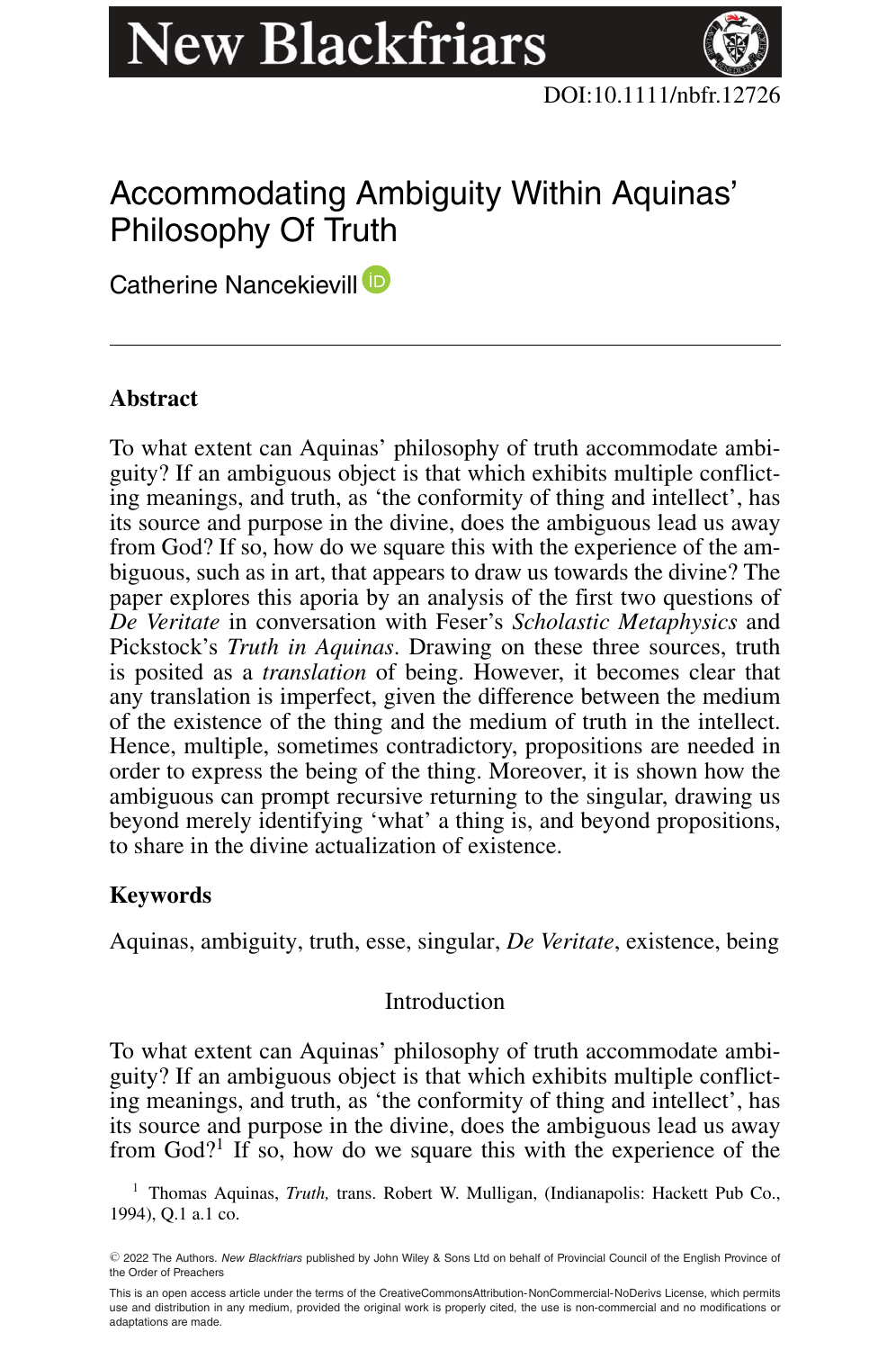ambiguous, such as in art, that appears to draw us towards the divine? The paper explores this aporia by an analysis of the first two questions of *De Veritate* in conversation with Feser's *Scholastic Metaphysics* and Pickstock's 'Truth and Correspondence' in *Truth in Aquinas.*<sup>2</sup> Drawing on these three sources, truth is posited as a *translation* of being. However, it becomes clear that any translation is imperfect, given the difference between the medium of the existence of the thing and the medium of truth in the intellect. Hence, multiple, sometimes contradictory propositions are needed in order to express the being of the thing in the intellect. Moreover, it is shown how the ambiguous can prompt recursive returning to the singular instance of the thing itself because the ambiguous cannot be straightforwardly categorised into *species*. In this way, the ambiguous encourages us to consider the singular thing before us that God brings into being. Thus, the ambiguous can draw us beyond merely identifying 'what' a thing is, and beyond propositions, to share in the divine actualization of existence.

#### *Truth and ambiguity*

As Aquinas describes in *Quaestiones disputatae de veritate*3, truth is the adequation, the agreement, of being to the intellect.<sup>4</sup> Hence, truth resides in the intellect as an imposition of things on the intellect. In parallel, a relationship of intellect to the thing causes a true or false judgement of the essence and being of the thing.<sup>5</sup> More fundamentally, a thing is also said to be true with respect to the divine intellect as the measure of the fulfilment of the thing to its final cause.<sup>6</sup> So, as the intellect senses and comprehends, truth flows from the divine intellect, through creation and is impressed into the human intellect. Thereupon, it returns from the human intellect to creation and towards Creator as speculation and judgment. This participation of the human intellect in divine truth is our 'mind's end'; through the adequation of being to

<sup>2</sup> Edward Feser, *Scholastic Metaphysics: A Contemporary Introduction,* (Heusenstamm: Editiones Scholasticae, 2014). Catherine Pickstock, 'Truth and Correspondence', in John Milbank and Catherine Pickstock, *Truth in Aquinas,* (London : Routledge, 2001), p. 7.

<sup>3</sup> Henceforth *De Veritate.* Note that all question articles mentioned in the body of the text refer to the translation referenced in footnote 1, unless otherwise stated.

<sup>4</sup> Thomas Aquinas, *Truth,* trans. Robert W. Mulligan, (Indianapolis: Hackett Pub Co., 1994), Q.1 a.2 co.

<sup>5</sup> Thomas Aquinas, *Truth,* trans. Robert W. Mulligan, (Indianapolis: Hackett Pub Co., 1994), Q.1 a.1 co, Q.1 a.2 co.

<sup>6</sup> Thomas Aquinas, *Truth,* trans. Robert W. Mulligan, (Indianapolis: Hackett Pub Co., 1994), Q.1 a.2 co. Additionally, for Aquinas, God is also efficient and exemplar cause, but not material cause. For a summary, see the introduction to each of the four chapters on causation in: Andrew Davison*, Participation in God: A Study in Christian Doctrine and Metaphysics*, (Cambridge: Cambridge University Press, 2019), pp. 13-14, 65-66, 84-85, 113-115.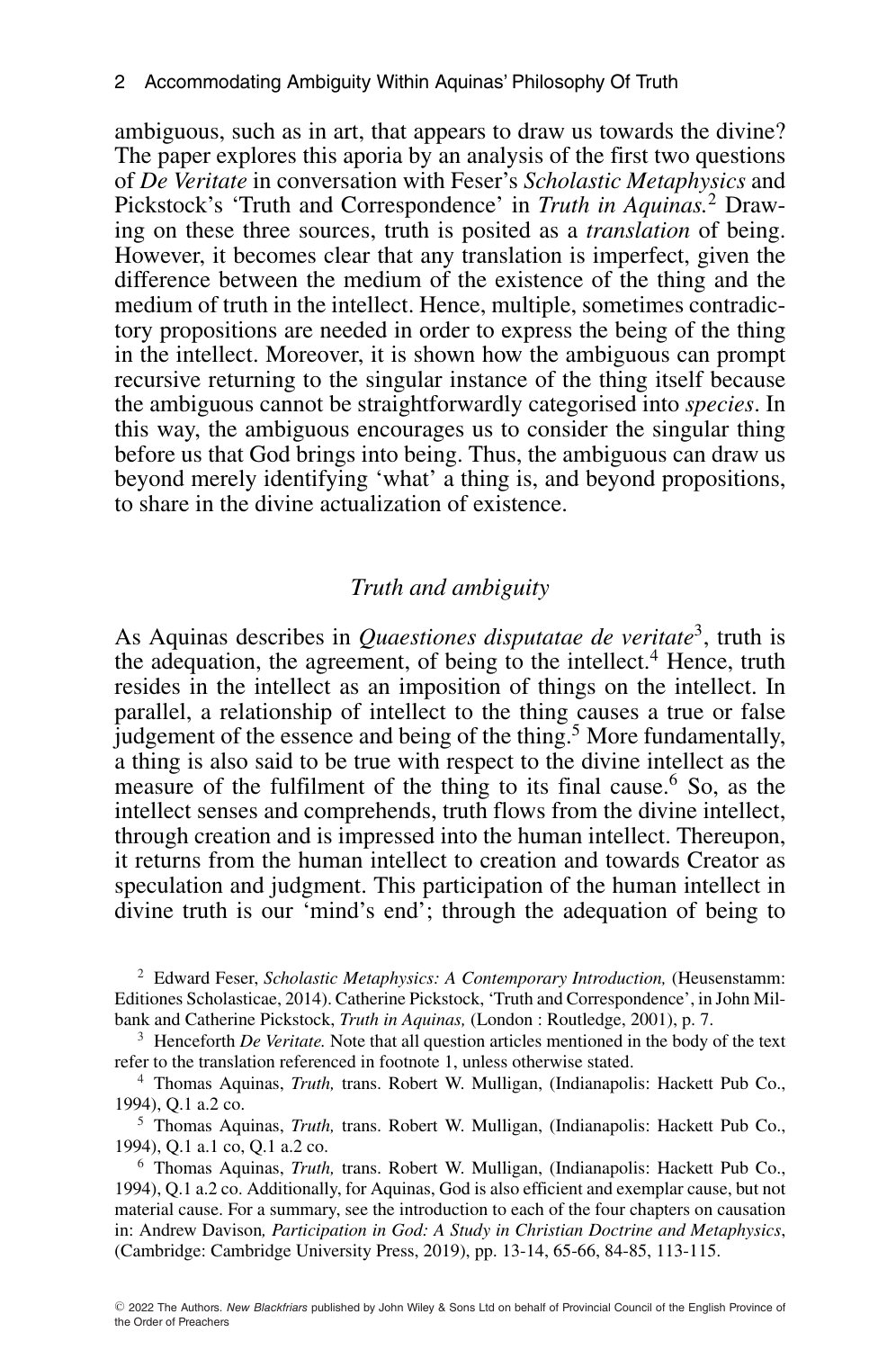intellect we both know and are known.<sup>7</sup> It seems to follow that the more sure and accurate we are about how things are, the closer we draw to the divine intellect and the better we fulfil our end.

I suggest that ambiguity poses a unique challenge to this latter proposition. It seems not uncommon to experience a movement towards God through ambiguous events and objects. For example, in Giotto's *Noli me tangere,* the body position of the risen Christ is ambiguously skewed (see Figure 1). $8$  The proposition in the intellect that Christ is turning away 'resolves', 'lands' or 'fixes' the ambiguity into something that can be argued is true, giving us this aspect of the painting in a format we can wrestle with intellectually. We can also say that Christ is turning towards Mary, and thus wrestle with this contrary proposition. The ambiguity is captured by saying both are true. Indeed, ambiguity is distinct from complexity in that conflicting positions must be combined to be communicative of truth and cannot be collapsed by further thought. Yet, in the conversion of the object into proposition, something is lost of the essence of the painting; both propositions, even taken together, still do not fully describe the painting.<sup>9</sup> Neither do they fully capture how the painting communicates the shock of the Resurrection; the new relationship of Christ to Mary (and thus to us); nor the divinity and humanity of Christ. In fact, regardless of how many propositions one creates about the painting, even a whole book's worth, the truth received in reading the words is still different from the truth received from viewing the painting itself.

<sup>7</sup> Thomas Aquinas, *Truth,* trans. Robert W. Mulligan, (Indianapolis: Hackett Pub Co., 1994), Q.1 a.2 co.

<sup>8</sup> Giotto di Bondone, 'Noli me tangere,' public domain via Wikimedia Commons, [https://](https://commons.wikimedia.org/wiki/File:Giotto_-_Scrovegni_-_-37-_-_Resurrection_(Noli_me_tangere).jpgGiotto) [commons.wikimedia.org/wiki/File:Giotto\\_-\\_Scrovegni\\_-\\_-37-\\_-\\_Resurrection\\_\(Noli\\_me\\_](https://commons.wikimedia.org/wiki/File:Giotto_-_Scrovegni_-_-37-_-_Resurrection_(Noli_me_tangere).jpgGiotto) [tangere\).jpgGiotto.](https://commons.wikimedia.org/wiki/File:Giotto_-_Scrovegni_-_-37-_-_Resurrection_(Noli_me_tangere).jpgGiotto) For an extended discussion of gesture in Giotto's work see: Moshe Barasch, *Giotto and the Language of Gesture*, Cambridge Studies in the History of Art, (Cambridge: Cambridge University Press, 1987).

<sup>9</sup> 'Conflicting' does not necessarily mean opposite. To conflict is for two (or more) things to fight, or strike against one another. Thus, two or more statements are such that they are set against one another, either because are phrased in such a way that they both claim priority, or they both claim exclusivity, or appear mutually exclusive. Note that the emphasis is on what the intellect *perceives* as conflict. It is possible for conflict to arise through one way/method of considering the object (a particular hermeneutic), whilst a different hermeneutic may not produce the conflict. For example, the figure of Christ in the Giotto painting is considered in terms of the painting process then one half of the figure is painted one way and the other half painted pointing in the other direction – there is no conflict in understanding *how* this is done. Nonetheless, the conflict still arises when the painting is viewed as single figure (as intended). This is not the same as 'complexity', where the ambiguity disappears with further thought or information *within the valid hermeneutic.* Additionally, whilst I have described the two statements as conflicting, they are not logical opposites. i.e. if 'Christ is turning away from Mary' is Q, then 'Christ is turning towards Mary' is P. Importantly,  $P \neq \neg Q$  which would be 'Christ is not turning away from Mary'. Thus, Thus, 'Q&P is true', is valid, if ambiguous, rather than invalid or paradoxical. The linguistic ambiguity may stem from the relationship between 'away' and 'towards' as semantically opposite, even if not logically opposite.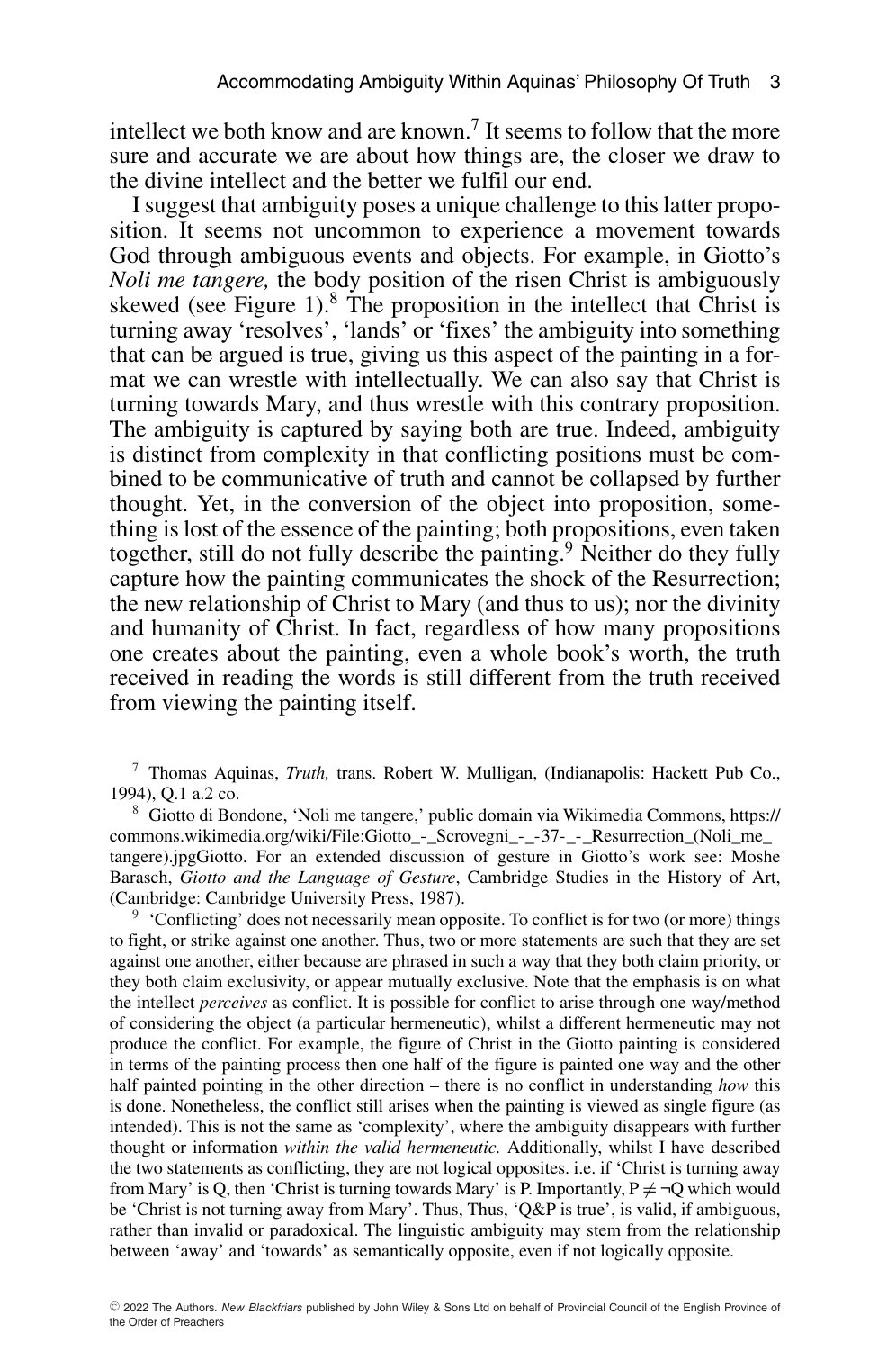4 Accommodating Ambiguity Within Aquinas' Philosophy Of Truth



Figure 1. Section of 'Noli me tangere', Giotto di Bondone, public domain, via Wikimedia Commons [Colour figure can be viewed at wileyonlinelibrary.com]

Writers on Thomistic metaphysics tend to favour simple examples of 'things' in their explanations: balls, trees, drawn shapes, etc.10 Yet, the contemplation of a rubber ball is not commonly reported as a route to God. Not that it isn't possible to find God in a rubber ball, I only suggest that it isn't the general experience of most Christians. Our churches, after all, are full of art, our worship full of liturgy and music.

<sup>10</sup> For examples see: Edward Feser, *Scholastic Metaphysics: A Contemporary Introduction,* (Heusenstamm: Editiones Scholasticae, 2014), pp. 35, 76, 241; John Milbank and Catherine Pickstock, *Truth in Aquinas,* (London: Routledge, 2001), p. 7.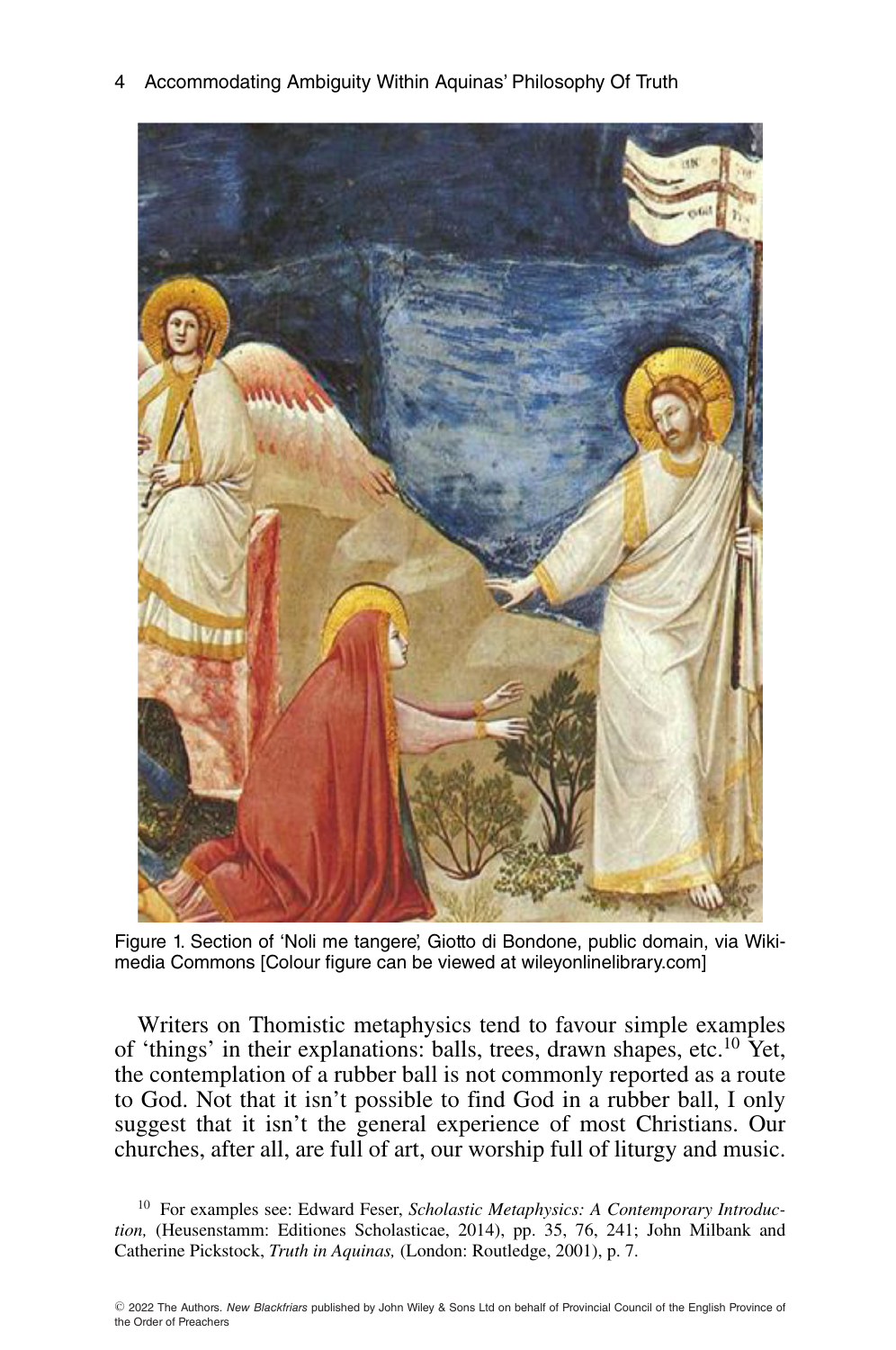Thus, my argument is premised on ambiguity being acknowledged, at least as a minimum, as one of a collection of attributes that intensify our knowing and being known. Additionally, it is possible for many things to exhibit ambiguity, including art, music, liturgy and Sacrament. However, art, liturgy, etc, also exhibit many other attributes, and do not *always* exhibit ambiguity. Therefore, I do not claim that ambiguity is the only or best starting place for a discussion of why some things draw us to God. Clearly, things that draw us to God may or may not exhibit ambiguity. The paper starts with ambiguity because (1) it appears to conflict with Aquinas' definition of truth and is therefore interesting, (3) it is one of a number of attributes of things that appear to draw us to God and (2) by extracting out the specific attribute of ambiguity as a new place to start for enquiry, it might be possible to uncover new insights. In other words, is there something proper to ambiguity that resolves the aporia? As will become clear, choosing this starting point does have implications for other attributes of things that appear to draw us to God.

Ambiguity in the *Stanford Encyclopedia of Philosophy* is defined as a 'sign with multiple meanings'.11 Yet, as that entry shows, ambiguity in philosophy is mostly discussed with reference to ambiguous language. For example, the sentence 'there is a bat in my room' is ambiguous as 'bat' has more than one meaning.<sup>12</sup> However, the object in question isn't ambiguous, only the sign (the word 'bat'), which requires additional information, or the object itself, to resolve the ambiguity. Conversely, objects and events can themselves be signs with more than one meaning in that they refer or gesture towards more than one propositional truth. Instead of the truth of an ambiguous word, such as 'bat', resolving in the sensible object, the truth of an ambiguous object or event resolves in the intellectual proposition. The ambiguity originates from the possibility of combining multiple intellectual propositions; multiple meanings that appear to be at least partially mutually exclusive or contradictory, or have debatable priority over each other, yet need to be held in tension together.

The 'fixing' of meaning into a proposition seems to aid understanding, giving our intellect truth in a cognisable format. By generating truth as a proposition in the intellect it is possible to communicate, debate and analyse the truth statement. For the ambiguous, multiple

<sup>&</sup>lt;sup>11</sup> Adam Sennet, 'Ambiguity', in Edward N. Zalta, ed., *The Stanford Encyclopedia of Philosophy*, (Metaphysics Research Lab, Stanford University, 2016), accessed February 24, 2021, https://plato.stanford.edu/archives/spr2016/entries/ambiguity/.

<sup>12</sup> Adam Sennet, 'Ambiguity', in Edward N. Zalta, ed., *The Stanford Encyclopedia of Philosophy*, (Metaphysics Research Lab, Stanford University, 2016), accessed February 24, 2021, [https://plato.stanford.edu/archives/spr2016/entries/ambiguity/#TypeAmbi,](https://plato.stanford.edu/archives/spr2016/entries/ambiguity/#TypeAmbi) section 3; Edward Feser, *Scholastic Metaphysics: A Contemporary Introduction,* (Heusenstamm: Editiones Scholasticae, 2014), p. 254.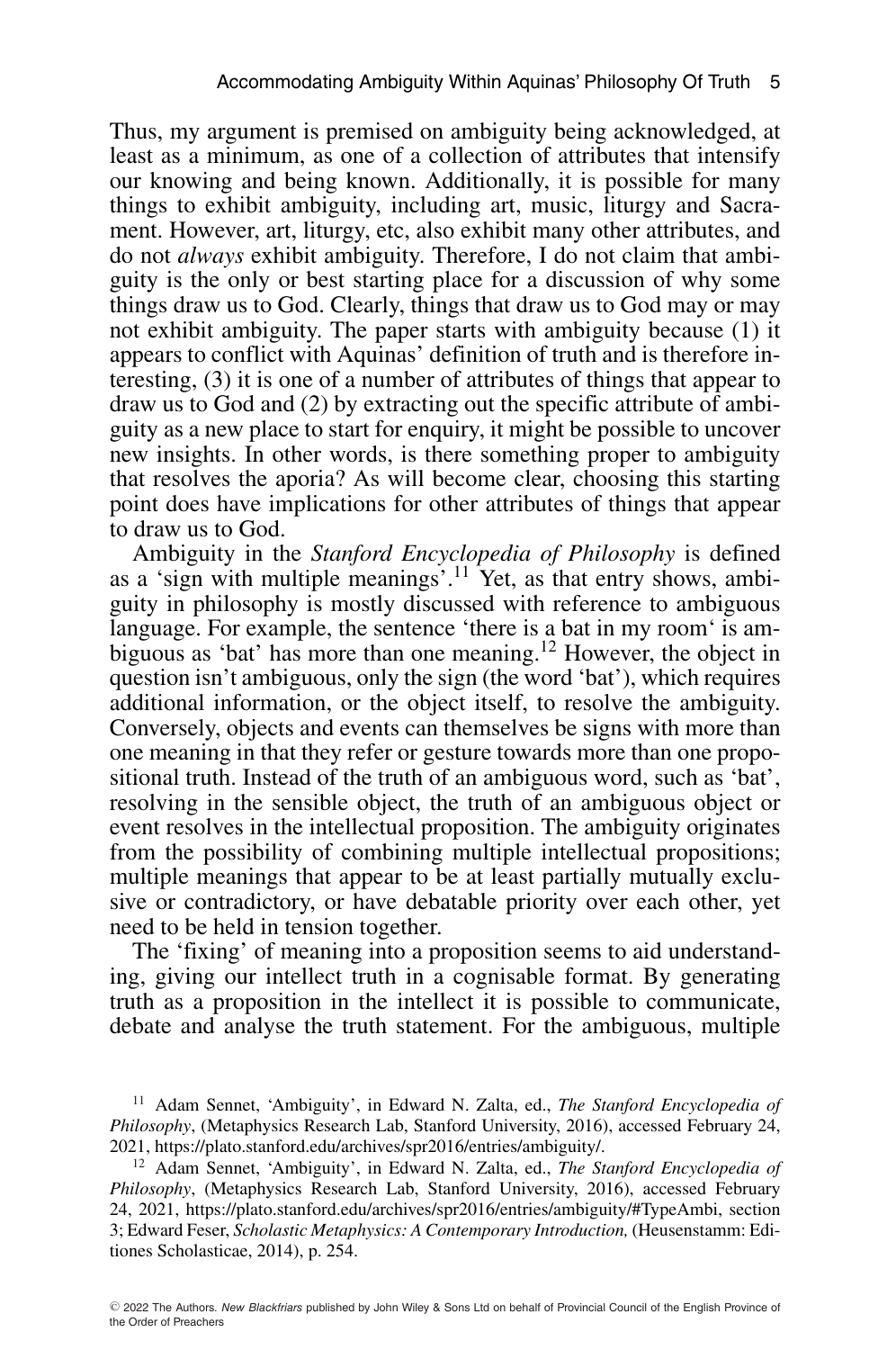contradictory propositions may result. At the same time, the multiple meanings fail to fully express the object as experienced. How do such ambiguous signs fit within a philosophy of truth that, on the surface, appears to elevate distinct judgments of truth/falsity above confliction and multiplicity? How can the thing said to be in agreement with the intellect if the ambiguous thing has multiple meanings that jostle for attention? At this point it would be possible to reach for other philosophies of truth, of idealism or pragmatism, but this would be to step outside Thomism.13 Before dismissing Thomist truth it is worth pushing a little deeper to see how this might be resolved: can Aquinas help us think about ambiguity, whether or not this was his original concern?

#### *Act and potency*

A possible solution might be to consider the multiple meanings of an ambiguous thing as multiple potencies of the object. Edward Feser, in *Scholastic Metaphysics,* draws the many themes of Thomistic metaphysics from the centrality of act and potency.14 Any 'thing' is a mixture of act and potency.<sup>15</sup> As act, the Giotto painting *is* in certain and specific ways that have been actualised in form and matter, such as the colours and shape, the figures and subject. It is also an *operative* act in that, intrinsic to the nature of art, is the power to communicate - the painting has the power to operate on the intellect.<sup>16</sup> This power is the ability to cause propositions, meanings, in the intellect. Even art that is never seen or heard carries causal potential for meaning; artwork, in the act of existing, intrinsically has the power to cause meaning. This is the act of the painting, not just its colour, shape, etc, but that it has intrinsic power to cause meaning. Whilst 'power to cause meaning' may seem entirely abstract, this operative power remains connected to the attributes of the painting. The painting exists in a certain and specific way, with particular attributes, from which meaning will arise. Accordingly, it does not have the power to cause *any* meaning. On the contrary, the potential meanings are already in the painting (or it wouldn't be operative act, it would have no power), but what those meanings are (their content) remains potential in the painting until actualised in the intellect. This is the potency of the painting: the multiple potential

<sup>&</sup>lt;sup>13</sup> For a summary of alternative positions and their relation to Thomism see: John Milbank and Catherine Pickstock, *Truth in Aquinas,* (London: Routledge, 2001), pp. i-ii; Fergus Kerr, *After Aquinas: Versions of Thomism* (Malden (Ma.): Blackwell, 2008), pp. 18-34.

<sup>14</sup> Edward Feser, *Scholastic Metaphysics: A Contemporary Introduction,* (Heusenstamm: Editiones Scholasticae, 2014), p. 31.

<sup>15</sup> Edward Feser, *Scholastic Metaphysics: A Contemporary Introduction,* (Heusenstamm: Editiones Scholasticae, 2014), pp. 32-3.

<sup>16</sup> Edward Feser, *Scholastic Metaphysics: A Contemporary Introduction,* (Heusenstamm: Editiones Scholasticae, 2014), p. 41.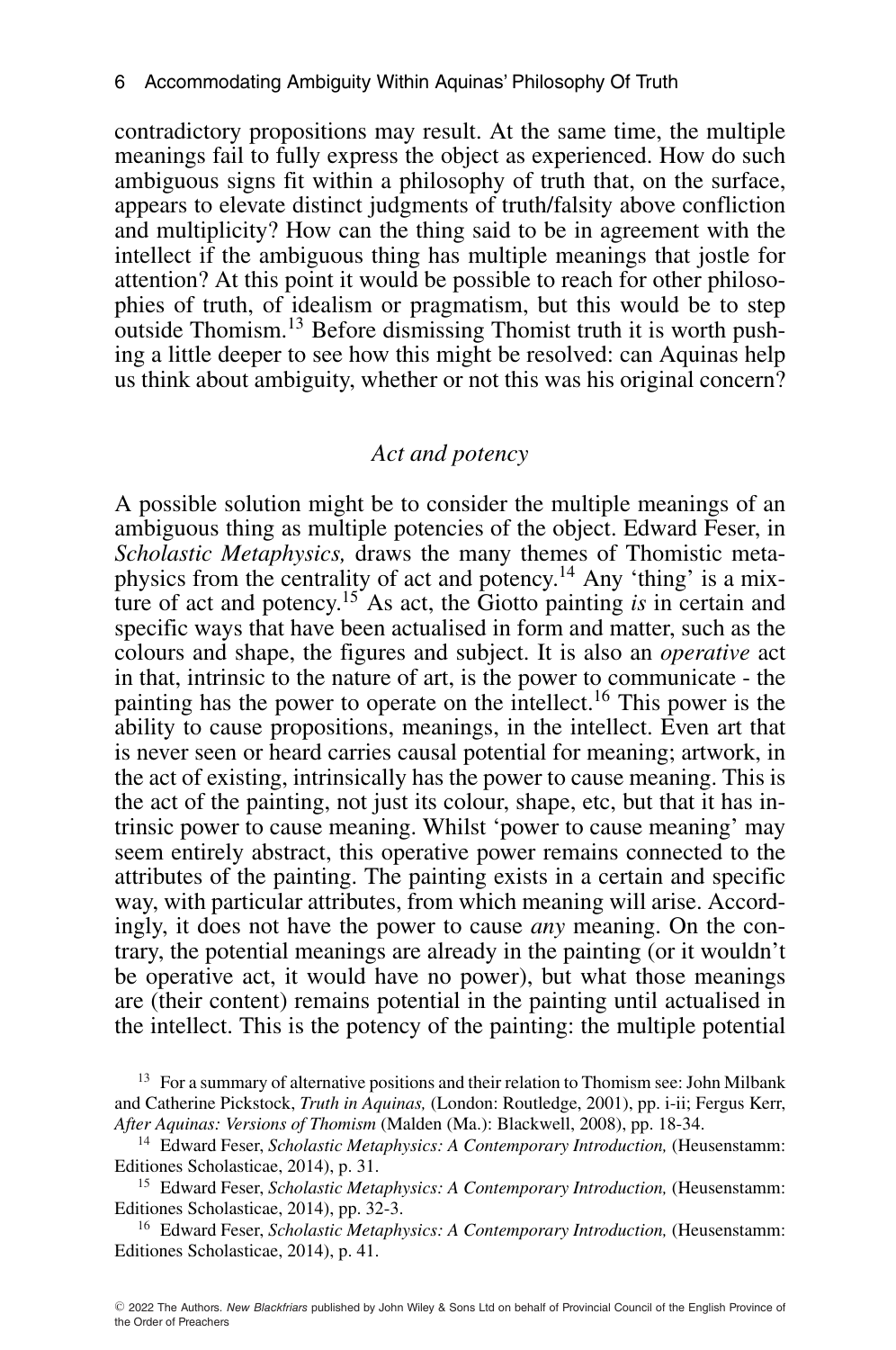meanings that may arise from it. As such, a painting is both operative act and potential, yet the potential only arises out of the operative act; therefore, together, both are the truth of painting. Consequently, the multiple meanings in the ambiguous thing could be considered the multiple potencies of the object.<sup>17</sup> This is different from saying that the meaning of the painting is only made by the mind, as one might outside of Thomism. Because all things are act AND potency, there are unactualised multiple potential meanings in the unobserved painting. When we consider the Giotto painting, we can say it is true that the painting has the potency of Christ turning away AND the potency of turning towards. Accordingly, multiple contradictory meanings could be true because they arise from multiple potential meanings, latent in the object.

It is possible to critique this by arguing that the content of meaning (truth in the intellect) is disconnected from the painting's meaningmaking power. Alternatively, it could be argued that the power to cause meaning is not connected to the specific form and matter of the painting. However, either line of argument would break the connection between being and truth that Aquinas rests his definition of truth upon. Equally, it could be argued that a *single* potential resides in the painting, resulting in a single meaning, thus questioning the initial definition of ambiguity. However, any alternative would have to account for the *fact* of multiple meanings in the intellect. For some objects multiple meanings *are* held in tension in the intellect, and doing so 'feels' more truthful than to decide that one meaning is definitive. Maybe the intellect (or some intellects) are insufficiently able to work out the definitive meaning, but this doesn't account for existence of the experience of holding multiple meanings or that this experience appears in some cases to draw us towards the divine.

However, the multiple-potencies solution can be critiqued within Thomism and the definition of ambiguity retained. Describing ambiguous things by their being-in-potency sits uncomfortably as a lens, given that act and potency are not the primary driving concepts in the philosophy of truth in *De Veritate*. Instead, act and potency share more fundamentally in the divine act of being. Aquinas explains that natural things are analogically 'placed between two intellects', the divine and the human. Therefore, things are true primarily by means of the one truth, 'the truth of the divine intellect'.18 In addition, Aquinas goes on in his reply to Q.1 a.2 to say that a thing is true so far as it fulfils

<sup>&</sup>lt;sup>17</sup> As Feser points out, potency imposes limits, so the interpretation of a painting isn't unlimited. Edward Feser, *Scholastic Metaphysics: A Contemporary Introduction,* (Heusenstamm: Editiones Scholasticae, 2014), p. 91.

<sup>18</sup> Thomas Aquinas, *Truth,* trans. Robert W. Mulligan, (Indianapolis: Hackett Pub Co., 1994), Q.1 a.2 co and Q.1 a.4 co.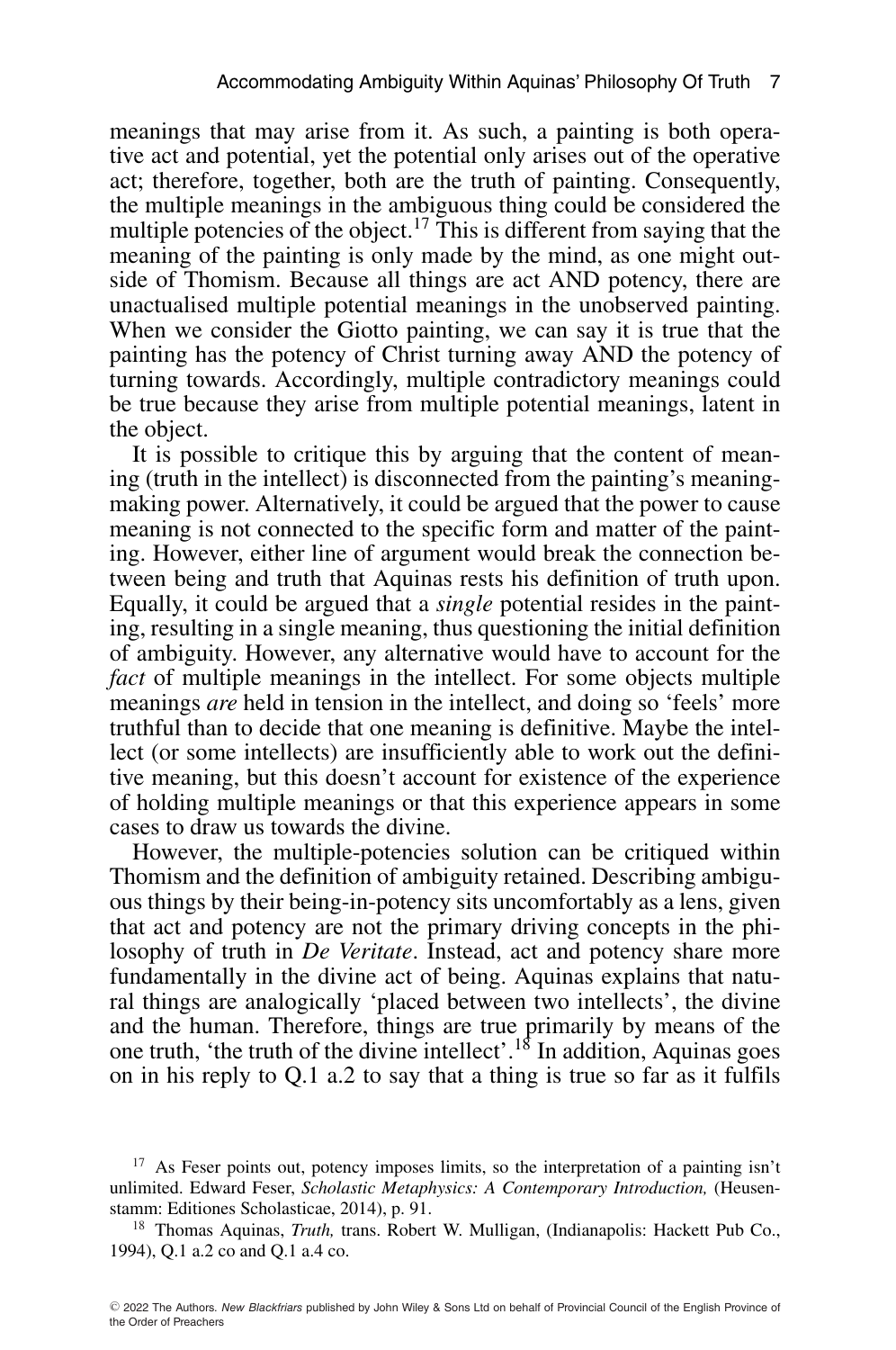its divine end.19 As such, the truth proposition, the causing of 'a true estimate about itself' in the intellect, is also an estimate of its divine purpose. This is problematic for the proposal that ambiguous things have multiple potential meanings. It might be possible to argue that the purpose is contained in the being-in-act of the thing and not in the being-in-potency, e.g., the purpose of the painting is to be a painting of specific colour, shape, etc, not the purpose to be a painting that means X, Y, or Z. However, Aquinas says the judgment is a conformity of *being* to the intellect, not potency separated from act. Things have being because they participate in the subsistent act of being; the being of things shares in the divine being. If divine being is source and purpose of being-in-act *and* being-in-potency, the being-in-potency of the thing presupposes final cause, such that *which* potency is actualised is not of arbitrary importance, and the problem of ambiguity remains.

#### *The transcendental circle*

Catherine Pickstock accurately captures the way that the truth of things for Aquinas is the fulfilment of the thing according to its appointed nature and end.20 Pickstock goes on to say that this nature and end is the thing imitating God. Therefore, the intellect does not know the thing as act and potency but, 'only insofar as one meaningfully grasps it as imitating God. Pickstock carefully balances the realist and idealist aspects of Aquinas' philosophy of truth by emphasising the convertibility of the transcendentals: Being, Good and Truth.<sup>21</sup> Following Aquinas in his replies to Q.1 a.2 and a.1, the True expresses the movement of the intellect in knowing Being (through things) and once known, the Good expresses the movement of desire back towards Being.<sup>22</sup> Hence, the transcendentals form an aesthetic and dynamic circle. This movement is a helpful addition to our understanding of ambiguity. It articulates our desire to know the ambiguous object or event and the dissatisfaction as the intellect sifts the possible in the ambiguous. Furthermore, the movement of the intellect in knowing receives more than the facticity or quiddities of the thing.23 This is because human truth, is sourced, sustained, and purposed by and from divine truth. Likewise, the being

<sup>19</sup> Thomas Aquinas, *Truth*, trans. Robert W. Mulligan, (Indianapolis: Hackett Pub Co., 1994), Q.1 a.2 co.

<sup>20</sup> John Milbank and Catherine Pickstock, *Truth in Aquinas,* (London: Routledge, 2001),

p. 8.21 John Milbank and Catherine Pickstock, *Truth in Aquinas,* (London: Routledge, 2001), pp. 5-9.

<sup>22</sup> Thomas Aquinas, *Truth,* trans. Robert W. Mulligan, (Indianapolis: Hackett Pub Co., 1994), Q.1 a.2 co.

<sup>23</sup> As Aquinas points out in Q.1 a.3 co. Thomas Aquinas, *Truth,* trans. Robert W. Mulligan, (Indianapolis: Hackett Pub Co., 1994), Q.1 a.3 co.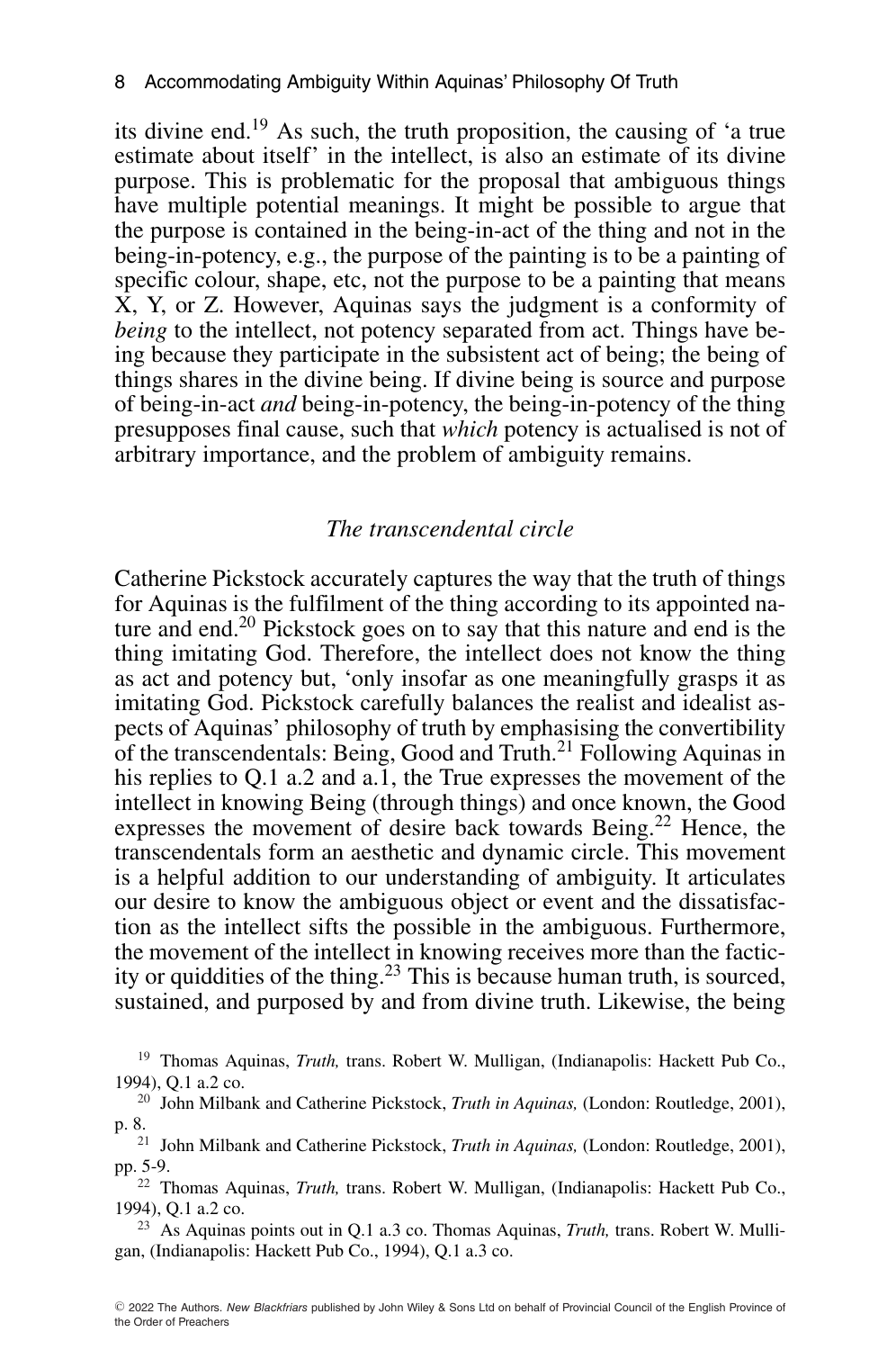of a thing is from and for divine being.<sup>24</sup> So, on the one side there is the being of the thing participating in the divine being, and on the other side our knowing participating in the divine knowing. In the simplicity of God, God's knowing is the same as God's being: the act of knowing can in no way be separated out from the divine being, nor a portion removed. Consequently, any human act of knowing must in a real sense participate in the divine being.<sup>25</sup> Likewise, the being of the thing also participates in the divine knowing. Thus, in this movement of the intellect between being, truth and good, both the knower and the thing known participate in the divine source of Being, Truth, and Good. For Pickstock, therefore, knowledge through the convertibility of Being, Truth and Good is a participation in 'God's perpetual return to Himself' and thus more than facticity.<sup>26</sup>

Whilst the transcendental circle may help explain the recursive meaning-making that ambiguous things cause, it also strengthens the previous critique of the multiple-potencies proposition. Pickstock's prioritising of divine being through the Transcendental circle only adds to the implication of any judgement of truth from multiple meanings. Surely what is judged as true has to be Truth without contradiction? If there are two conflicting truths stated, even if recursively, how are they both from a single being of the thing, participating in a single divine Being? I suggest that this critique doesn't apply if truth and being are held as distinct, even if convertible. If truth is not identical to being, any conversion of being (of a thing) to truth (in the intellect) implies that some difference results from the movement from being to truth. If differentiation between being and truth is possible (i.e., they are not identical), are multiple truths from a single being possible? To investigate this, in the next two paragraphs I will back up my claim to the non-identical convertibility of being and truth by first looking at how Aquinas uses the difference between being and truth; secondly, I return to Pickstock's description of the transcendental circle in more detail to show that being and truth can additionally be differentiated teleologically. Having reinforced the non-identical convertibility of being and truth, I will summarise how this might point to a solution to the ambiguity-truth aporia that is the topic of this paper. The final section of the paper will examine the proposed solution and some potential challenges to it.

Firstly, can we say that Aquinas does make a distinction between truth and being? In Q.1 a.1 he says that truth *adds* to being, thus is not

<sup>24</sup> Thomas Aquinas, *Truth,* trans. Robert W. Mulligan, (Indianapolis: Hackett Pub Co., 1994), Q.2 a.5 co.

<sup>25</sup> Thomas Aquinas, *Truth,* trans. Robert W. Mulligan, (Indianapolis: Hackett Pub Co., 1994), Q.2 a.11 co.

<sup>26</sup> John Milbank and Catherine Pickstock, *Truth in Aquinas,* (London: Routledge, 2001), p. 10.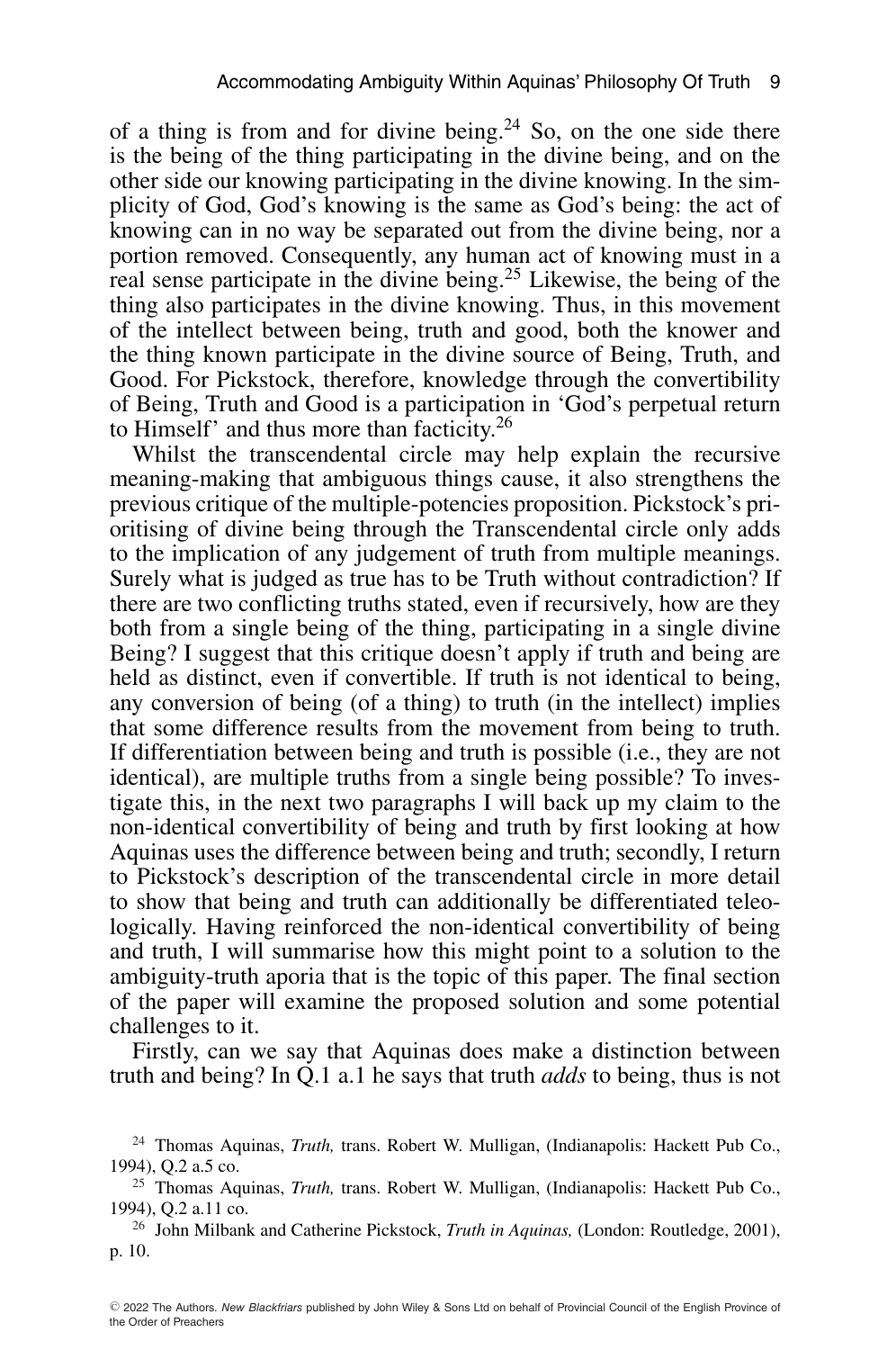identical with it. Then, in Q.1 a.2 and again in Q.1 a.4, he explains that truth is properly in the intellect (divine and human) and only by association in things. He gives the example of the predication of *healthy* to an animal and to medicine.<sup>27</sup> Accordingly, truth is in the intellect and only analogically in things. This can be seen clearly in Q.1 a.2 co, in particular in his hypothetical example: 'if, by an impossible supposition, intellect did not exist and things did continue to exist, then the essentials of truth would in no way remain'.28 Hence, the description of truth and being as in 'conformity' (in Q.1 a.1 co) should not be mistaken for 'identical', for the conversion is only in the intellect. The truth of a thing is in the intellect, and being of a thing is not. So if a thing is said to be true, there is a conformity of its being (outside the intellect) and its truth (in the intellect).<sup>29</sup> Aquinas also makes clear he is following Aristotle in positing the convertibility of the transcendentals, both in his reply to Q.1 a.2 and in his answers to difficulties in this question where he explains that true *can be converted* with being. Bringing together the convertibility of the transcendentals, with the assertion that despite this, truth and being are not identical, truth could be described as the *expression* of being in the intellect: **truth is being, translated into the intellect.**<sup>30</sup>. Truth as such is neither the flat epistemological correspondence of 'what is' to the thing, nor a disconnected idea, but a real relation expressed by the conversion of being to truth within the intellect.

Secondly, Pickstock doesn't conflate being and truth in the structure of her argument, however, I suggest there is more to be said out of the first chapter of *Truth in Aquinas* if the distinction between truth and being is pressed a little. Specifically, in the circle of Being, Good, and Truth, an object that is not a knower has Being and Good but it is only known; it doesn't *know.*<sup>31</sup> As such, truth in the thing is only by association or relationship; its truth resides in the divine and human intellect and not in itself.<sup>32</sup> Thus, the thing does not know the truth of itself;

<sup>27</sup> Thomas Aquinas, *Truth,* trans. Robert W. Mulligan, (Indianapolis: Hackett Pub Co., 1994), Q.1 a.4 co, Q.1 a.2 co.

<sup>28</sup> Thomas Aquinas, *Truth,* trans. Robert W. Mulligan, (Indianapolis: Hackett Pub Co., 1994), Q.1 a.2 co.

<sup>29</sup> I hesitate to say 'being, in creation', or 'in the world' or 'in reality', for all these have the problem that the intellect is also 'in creation'. Assume therefore that my use of 'being' implies that which is in creation but not in the intellect of the subject.

<sup>30</sup> Thomas Aquinas, *Truth,* trans. Robert W. Mulligan, (Indianapolis: Hackett Pub Co., 1994), Q.1 a.2 co and ad.1.

<sup>31</sup> Pickstock uses 'Being', 'Life' and 'Knowledge' as subtly nuanced alternatives to 'Being', 'Good' and 'Truth'. I have used the first for consistency throughout the paper as, although they are slightly different, it doesn't affect what I argue from the propositions in Pickstock's chapter. John Milbank and Catherine Pickstock, *Truth in Aquinas,* (London: Routledge, 2001), pp. 5-10.

<sup>32</sup> Thomas Aquinas, *Truth,* trans. Robert W. Mulligan, (Indianapolis: Hackett Pub Co., 1994), Q.1 a.2 co.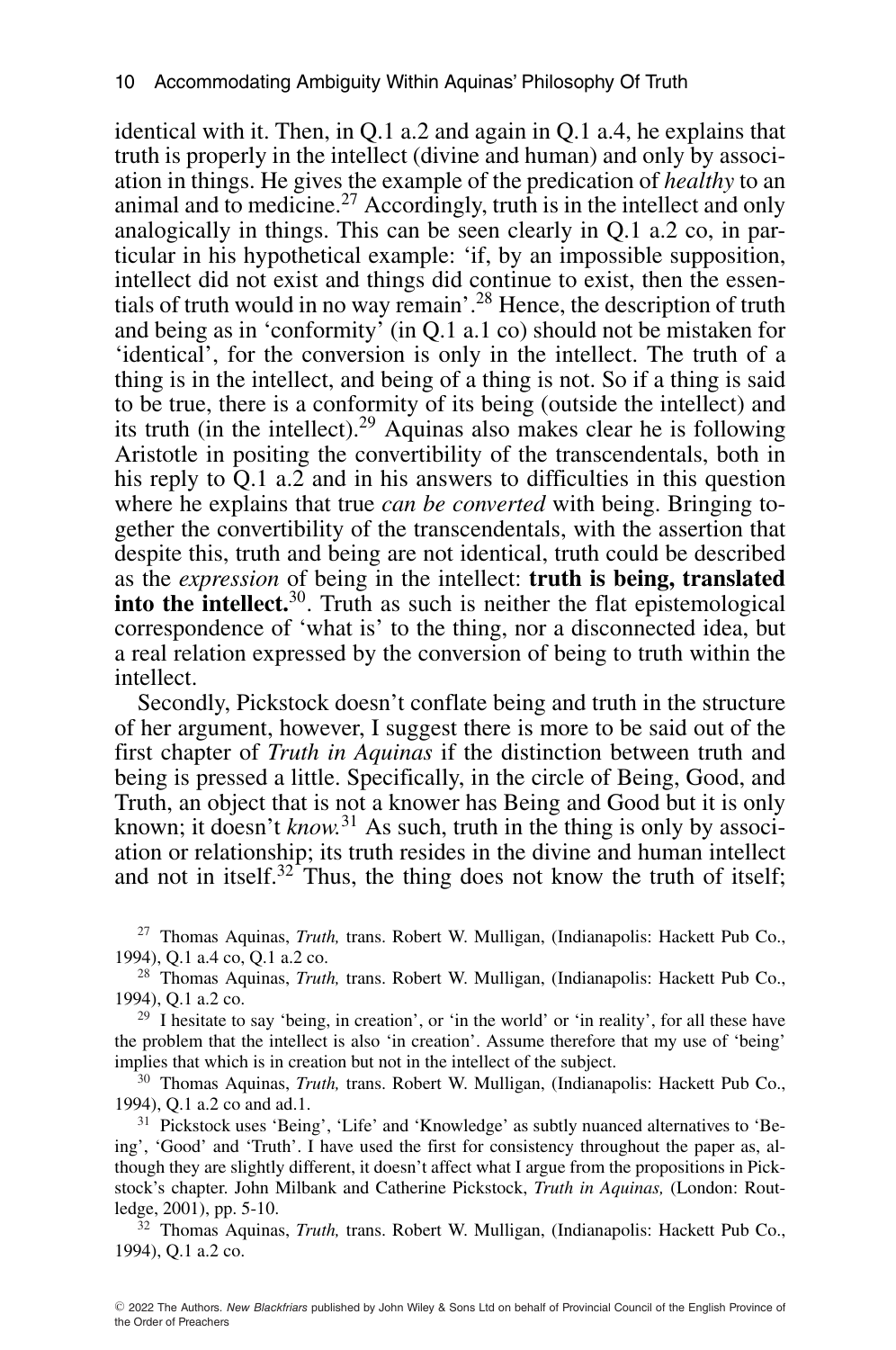instead it is returned to its source, the divine being, by being known by God. Whilst Pickstock doesn't explore this distinction specifically, the consequence is clear in the rest of the chapter: the being of things is fulfilled in being known.33 In contrast, the human intellect *is* also a knower. $34$  The human intellect in knowing, participates in the divine knowing that fulfils the being of the thing: knowing is 'catching the [thing] on its way back to God'.<sup>35</sup> There is therefore an asymmetry to the purpose of things and the purpose of the intellect: things are fulfilled in being known and the intellect is fulfilled in being known *and* in knowing.<sup>36</sup> This asymmetry is directly related to the asymmetry of truth as primarily in the intellect and secondarily in things. It is the participation of the intellect in knowing that means that truth resides in the intellect, and this also fulfils its purpose as knower. Therefore, this additional teleological difference of things and intellect reinforces the claim that being and truth are distinct, even if convertible.

To summarise, whilst Being and Truth are one in God, for things known by the intellect they are convertible but not identical. The divine knowing is a knowing of the being of the thing and is a whole knowing and identical to Truth in the divine intellect. In comparison, in the human intellect there is movement from one to another: being is converted or *translated* into truth in the human intellect. Being becomes truth in the intellect, but is not identical to it. For an ambiguous object, it could therefore be suggested that the translation of the being of the thing to the truth in the intellect could produce different expressions of the truth of the thing each time the translation occurs. Potentially, if truth is not identical to being, multiple truths in the intellect may be possible from the same being. The intellect can consider different truths of the same thing, but as an ambiguous thing, it is impossible through the translation process to 'resolve' or 'fix' it into a proposition that accurately and fully captures the being of the thing. Nonetheless, the truth proposition remain a conversion from being, so a direct connection between truth

<sup>36</sup> There is also the unique situation of an intellect knowing another intellect, which I will not explore further, except to point those who are interested to both Johannes Hoff and Jean Luc Marion's discussions of Nicholas de Cusa's icon demonstration in *De visione Dei.* Jean Luc Marion, 'Seeing, or Seeing Oneself Seen: Nicholas of Cusa's Contribution in De Visione Dei', *The Journal of Religion* 96 3 (2016), pp. 329-31. Johannes Hoff, 'The Visibility of the Invisible: From Nicholas of Cusa to Late Modernity and Beyond', in Louise Nelstrop, and Simon D. Podmore, eds, *Christian Mysticism and Incarnational Theology: Between Transcendence and Immanence*, (Burlington, Vermont: Ashgate Pub. Company, 2013), p. 51.

<sup>33</sup> John Milbank and Catherine Pickstock, *Truth in Aquinas,* (London: Routledge, 2001), p. 4.34 Thomas Aquinas, *Truth,* trans. Robert W. Mulligan, (Indianapolis: Hackett Pub Co.,

<sup>1994),</sup> Q.1 a.2 co.

<sup>35</sup> John Milbank and Catherine Pickstock, *Truth in Aquinas,* (London: Routledge, 2001), p. 10.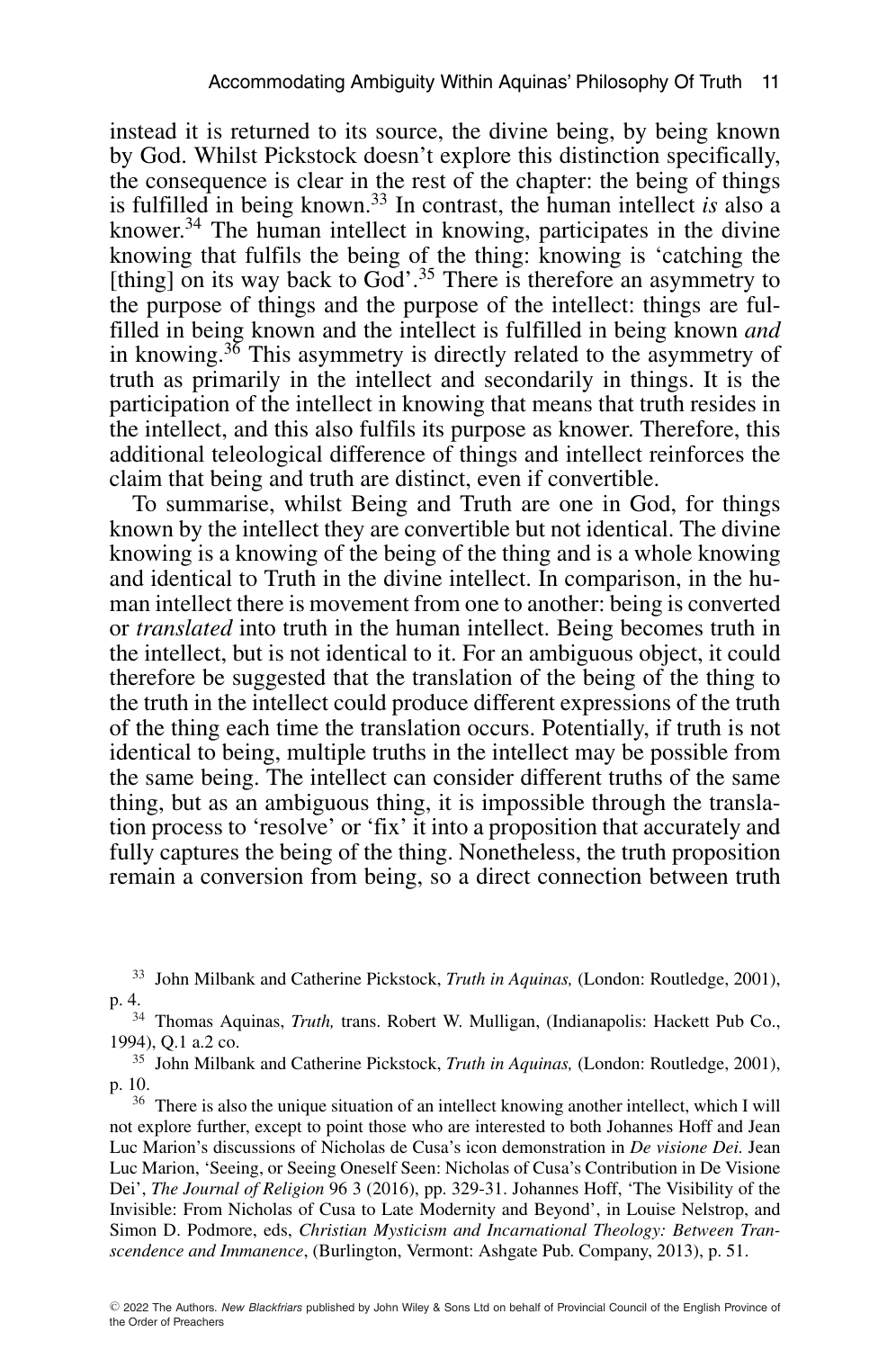and being remains and the proposition cannot be said to be merely an idea.

Having postulated a solution that retains Aquinas' rich ontological truth but allows for multiple truth propositions about a single ambiguous thing, I will explore this proposition and some potential problems in more detail with a further two sections. Firstly, what might be meant by *translation* of being (of the thing) to truth (in the intellect); secondly, if the translation thesis is accepted, does this help us understand why the ambiguous might draw us towards the divine (i.e., is there a difference between the ambiguous and the straight-forward)?

#### (1) Translation

'Translation' is an imperfect analogy that requires nuancing. When translating languages, there is no sense of dependency of one language on another as there is with the translation of being to truth, i.e., one language is not derived from another. 'Conversion' is a better analogy from the perspective of dependence, as the conversion of, for example, one type of energy to another captures the dependency of truth on being. However, conversion implies that the initial state is replaced by the final state; obviously this is not the case for things – paintings don't disappear when we think about them. Interestingly, there *is* a dependency model of translation that could prove fruitful. Drawing on Umberto Eco's *Experiences in Translation*, Arianna Fabbricatore explores the translation of dance to written choreography. She describes what is lost in the translation of a dance into the choreographic notation of the dance using the concept of entropy.37 Entropy is the 'inevitable losses of meaning' when one form of 'language' is translated into another. Her typology of entropy includes losses caused 'naturally' (by interpretation) and losses through 'voids': that which is not in (potentially cannot be in) the text but is necessarily instantiated in dance. Fabbricatore goes on to say that the concept of 'voids' implies a limited range of possibilities. The limits are imposed by the different *media* of text and dance. Similarly, truth in the intellect has voids necessitated by the limits of the intellect: the Giotto painting cannot materially exist in the intellect, but is given in a non-material mode or form.

<sup>37</sup> There is also the unique situation of an intellect knowing another intellect, which I will not explore further, except to point those who are interested to Johannes Hoff, Dominic White and Jean Luc Marion's discussions of Nicholas de Cusa's icon demonstration in *De visione Dei*. Jean Luc Marion, 'Seeing, or Seeing Oneself Seen: Nicholas of Cusa's Contribution in De Visione Dei', *The Journal of Religion* 96 3 (2016), pp. 329-31. Johannes Hoff, 'The Visibility of the Invisible: From Nicholas of Cusa to Late Modernity and Beyond', in Louise Nelstrop, and Simon D. Podmore, eds, *Christian Mysticism and Incarnational Theology: Between Transcendence and Immanence*, (Burlington, Vermont: Ashgate Pub. Company, 2013), p. 51. Dominic White, *How Do I Look?: Theology in the Age of the Selfie*, (London: SCM Press, 2020), pp. 94-100.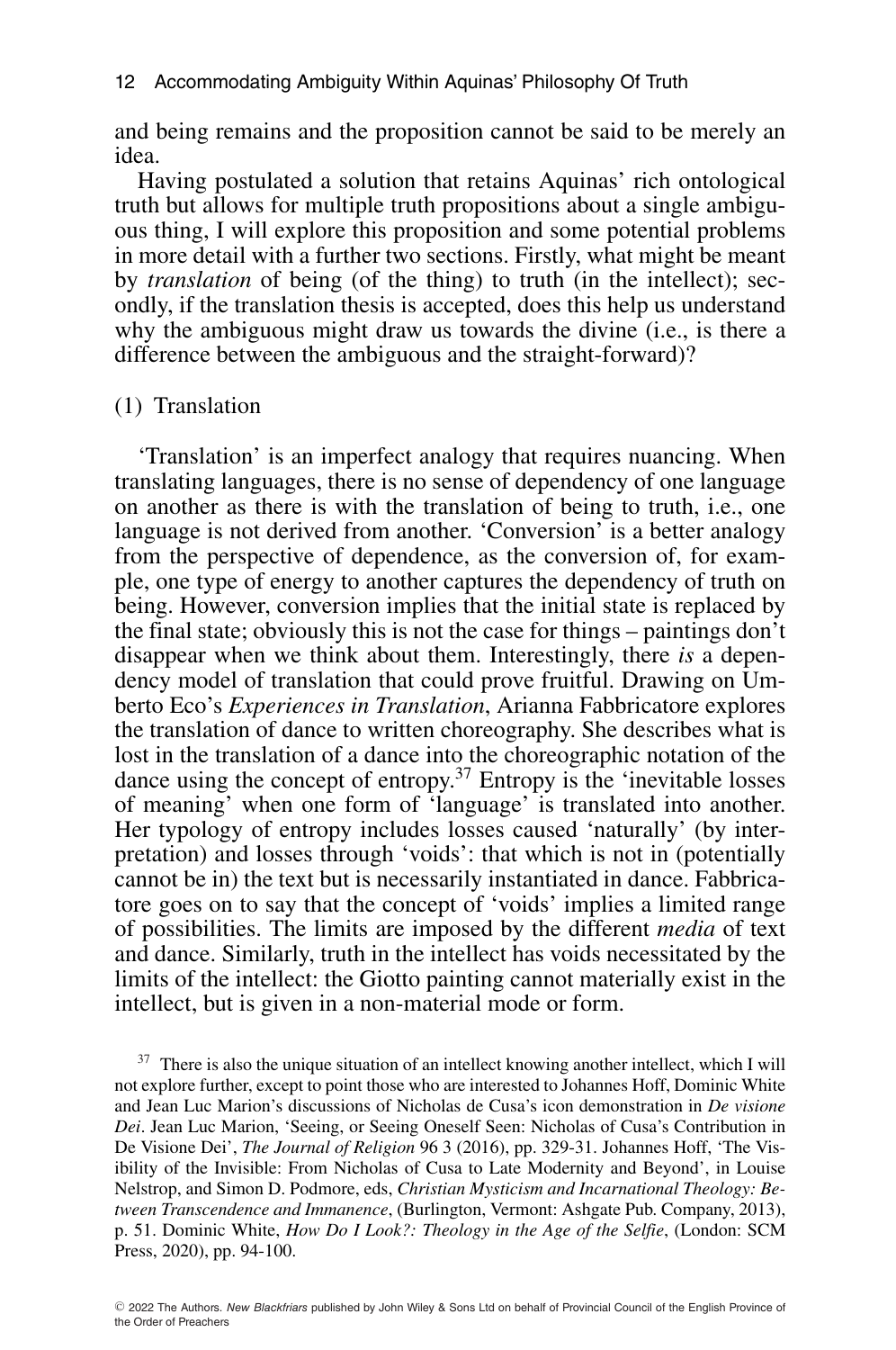Thus, the translation occurs from the being of the painting to the mode of expression possible in the intellect, given the different medium of the intellect. The resulting entropy (both through interpretation and voids) explains how truth in the intellect cannot possibly capture the being of the painting because they have fundamentally different limits of possible expression. Instead, we attempt to get closer to the being of the painting by deploying multiple truth propositions. The intellect (in knowing) and the thing (in existing) have different limits of expression, different conditions of possibility, different ways of appearing and subsisting.<sup>38</sup> Being and truth are conditioned by these different modes of existing such that translation unavoidably involves losses or voids due to interpretation and limit.

Importantly, it is not that the ambiguous thing contains multiple meanings, in the sense of having a number of discrete meanings that can be drawn from it. In this way, the translation model differs from the multiple potencies solution posited and refuted at the beginning of the paper. To understand this, consider a sculpture of an apple and a drawing of an apple – they cannot be identical, even if they are of the same apple. Moreover, if, say, multiple drawings are made of the apple, the drawings were not already 'in' the apple, they are not part or function. But they are 'of' the apple: an expression in a different medium. Thus, there are not multiple meanings 'in' the being of the thing, it is unitary *as being* in that it exists *as it is*. However, in translation to truth in the intellect the unity, the being of the thing, has to be expressed in the medium possible in the intellect. Given that the mediums are different, the truth in the intellect has voids: there are entropic losses in the translation. It therefore appears that multiple meanings are possible, because a second translation, from the same unity of being, has different voids. In the case of ambiguity, the unity of the being of the thing maybe impossible to replicate in the medium of the intellect. This results in the entropic process throwing up quite different, even opposite truths $39$ 

#### (1) Actualisation of existence

So far, I have argued that multiple truths from the ambiguous thing are still truths of the thing and that multiple truths may be necessary to better know the being of the thing. However, the other part of the ambiguity-truth aporia concerns why the ambiguous can

<sup>&</sup>lt;sup>38</sup> Aquinas makes this clear in Q.2 a.6 co: 'Hence, all cognition is necessarily determined by the *limitation of the form* in the knower'. Thomas Aquinas, *Truth,* trans. Robert W. Mulligan, (Indianapolis: Hackett Pub Co., 1994), Q.2 a.6 co, [my emphasis].

<sup>&</sup>lt;sup>39</sup> The question of how and why the entropic process throws up different truth propositions (e.g., is a non-determinable, and possibly exhibits hysteresis), opens up a larger area of enquiry that will be the subject of a further paper.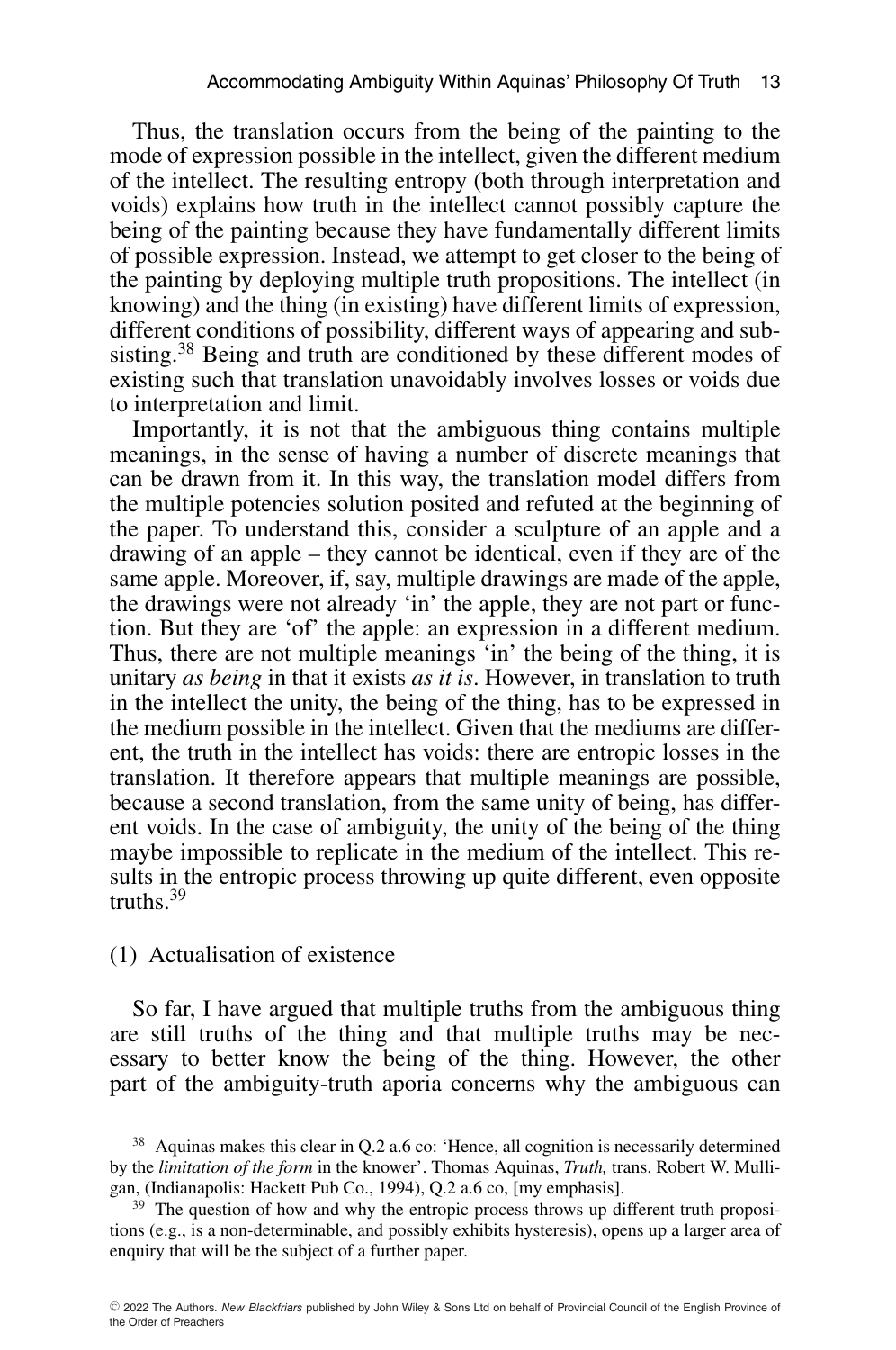appear to draw us towards God. How does the ambiguous compare to the straight-forward? Why does it intuitively feel like ambiguous things, about which multiple meanings can be generated, draw us to God more than balls or trees? In this section I will argue that the generation in the intellect of the multiple truths of the ambiguous are a sharing in the actualization of existence, and thus the ambiguous draws us towards God to a greater extent than the straight-forward.

The concept of being can be nuanced, more than just 'thing' but as 'act-of-being'. Aquinas does use being in this way, using the term *esse.*<sup>40</sup> As an *act*, the being of the thing (*esse*) is not merely the form and matter of the thing, but the action of existing. God actualises God's own existence, but creation has its *esse* from God by participation.<sup>41</sup> God brings things into existence, instantiates things, *gives* them being, actualises their existence. This actualisation of existence is identical to God's knowing of things. In other words, God's knowing of the thing is his creation and sustaining of the thing. Divine actualisation of existence can be brought together with the concept of participation in divine knowing that has been gained from Pickstock. As previously stated, our knowing, the truth we have of the thing, can only know by sharing in the knowing, the Truth, in God. Furthermore, because divine knowing is identical with the divine actualisation of existence, our knowing shares in the knowing that brings all things into being. As a result, when we generate a truth proposition in the intellect, it is not a knowing that proposes or makes statements at a objective distance, but a knowing that actualises existence. As Andrew Davison cautions in *Participation in God,* participatory theology must keep the emphasis of similitude with God in balance with the gulf between God and creation.<sup>42</sup> Indeed, it is not that our knowing does any of the work of bringing things into being, but that the divine knowing that actualises existence is the only knowing by which we can know.<sup>43</sup> That is, the knowing of the thing is a knowing with and through the divine act which sustains and actualises

<sup>40</sup> Notwithstanding that there is debate about the multiple ways that Aquinas deploys *esse* (as act-of-being or as the fact of existing). For examples that cover several positions, see: Fergus Kerr, *After Aquinas: Versions of Thomism* (Malden (Ma.): Blackwell, 2008), pp. 73-96; John F. X. Knasas, 'The Analytical Thomist and the Paradoxical Aquinas: Some Reflections on Kerr's Aquinas's Way to God', *Annals of Philosophy* 67 4 (2019), pp. 71–88.

<sup>41</sup> For examples of Aquinas' explanation that things have being by participation see: S.T. I 4.3, ad.3, S.T. I 45.5 ad.1. See also John F. Wippel, *The Metaphysical Thought of Thomas Aquinas: From Finite Being to Uncreated Being,* (Washington, D.C: Catholic University of America Press, 2000), pp. 120-121 and Andrew Davison*, Participation in God: A Study in Christian Doctrine and Metaphysics*, (Cambridge: Cambridge University Press, 2019), pp. 68-83.

<sup>42</sup> Andrew Davison*, Participation in God: A Study in Christian Doctrine and Metaphysics*, (Cambridge: Cambridge University Press, 2019), pp. 80-81.

<sup>43</sup> S.T. I 4.1 co, ad.2 and ad.3.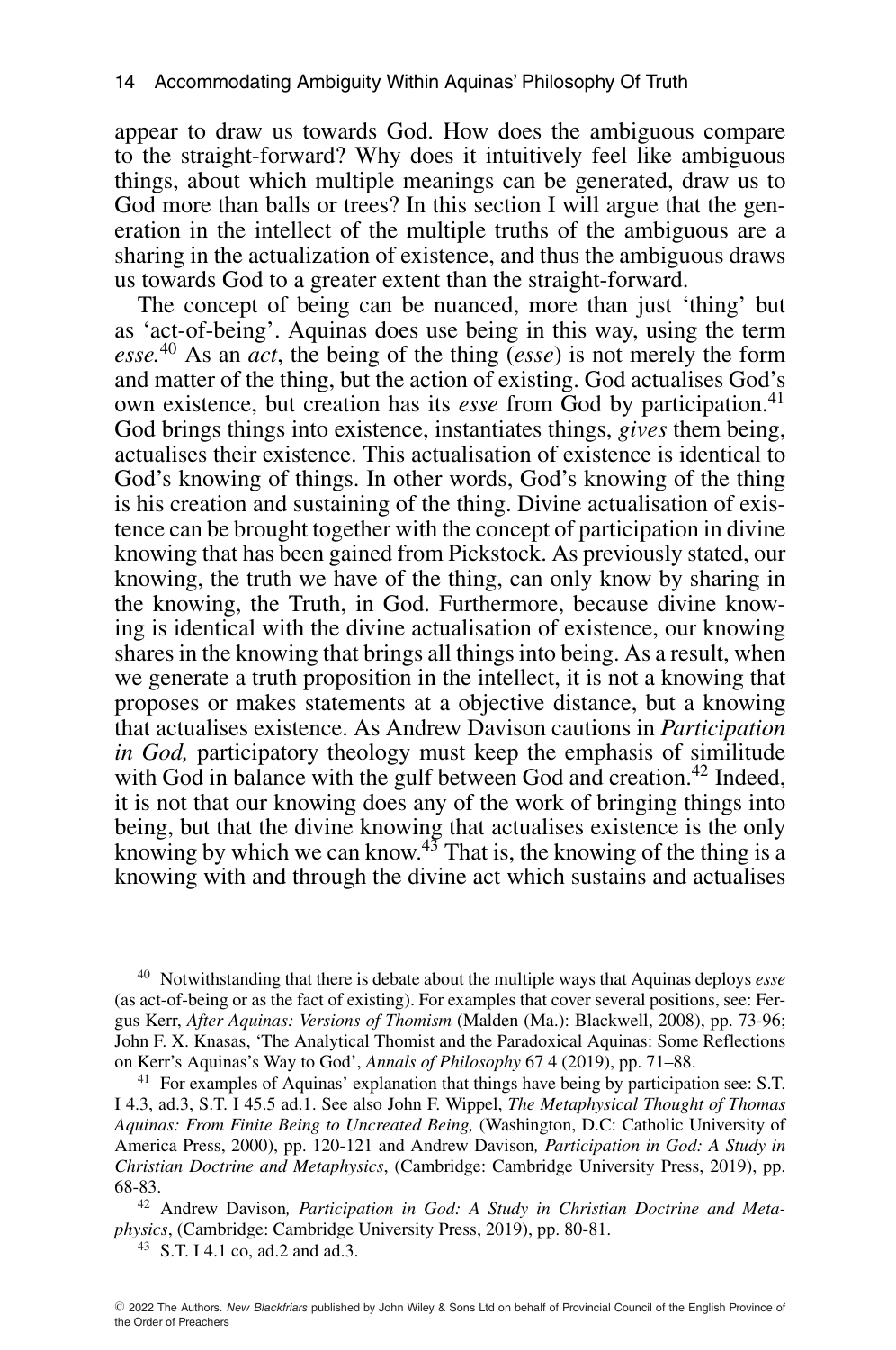it. As Aquinas puts it in his threefold definition of truth, truth is 'that which manifests and proclaims existence'.<sup>44</sup>

Moreover, I propose that things which are more difficult to define simply encourage the intellect to share in the act-of-being (the actualisation of existence) more than the non-ambiguous. To unpack this further, I will draw on Aquinas' complex modelling of intellection of things in his reply to Q.2 a.6. Here he continues his exploration of the relationship of the *phantasm* (which appears to be the mental knowledge/image of the thing in the intellect<sup>45</sup>) to the *species* of the thing (the category of thing by which it is known what nature it is) to the singular (the instantiation of one example of the *species* that is in view). In this question, Aquinas separates the judgement of *species* from the knowledge of singulars. *Species* are known directly by applying the intellect to 'the thing whose *phantasm* is presented'; singulars are known by applying the intellect 'to a knowledge of the *phantasm* itself'.46 Knowledge of the singular requires intention over and above knowledge of *species.* This can be seen in two ways: temporally and by the effort required. Aquinas places the knowledge of singulars temporally after knowledge of species, both by the order in which they are written but also by clear chronological 'our intellect also *returns* to*'.* Additionally,

<sup>44</sup> Thomas Aquinas, *Truth,* trans. Robert W. Mulligan, (Indianapolis: Hackett Pub Co., 1994), Q.1 a.1 co. Truth in the intellect as a participation in the actualisation of existence is not as radical as might first be assumed. It is well established that language has the power to bring things into being; to make a concept, politic, technology, disease, or even a group of people *real* and *possible*. While I won't enter a long empirical reinforcement of this minor point, I suspect that a lot of truth-making brings more into being than merely the statement of truth itself. If you accept the conclusion that knowing is a participation in the divine actualisation of existence, it shouldn't be surprising to find echoes of 'bringing into being' in human knowing. See, for example Austin's speech-acts, (John Langshaw Austin, *How to Do Things with Words*, ed. by J. O. Urmson, (London: Oxford University Press, 1962), p.4). Note also that conceptual non-existence is particularly a problem for marginalised groups in society – before the needs and rights of the group can be argued for, they have to first become present to others as a category, as an identifiable group.

<sup>45</sup> What Aquinas means by *phantasm* is complex, it is more than sense data but also not a proposition. He says that the *phantasm* is that which is given to the intellect through which it knows the species, similar to the way the sensible object impresses onto sense. E.g., like the smell of burning toast, the smell impresses upon the senses before one then considers that the toast is burning. Likewise, the *phantasm* of the burnt toast appears to the mind as the object of intellection. This is more than just vision, which would be another sense (he calls the mental impression through sense the 'likeness in sense') it is all that makes the intellect able to judge the *species,* that which makes possible the judgement that it is toast and that it is burning. This he calls 'the likeness *in the intellect'* or *phantasm*. Aquinas implies by his last sentence in the reply to this question that this *phantasm* is produced by the imagination, thus also separating it from that which is produced by the senses. Yet, the *phantasm* is still prior to the judgement of species and is an image of the singular. By introducing the concept of the *phantasm* he has shown how the intellect can know singulars. Thomas Aquinas, *Truth,* trans. Robert W. Mulligan, (Indianapolis: Hackett Pub Co., 1994), Q.2 a.6 co.

<sup>46</sup> Thomas Aquinas, *Truth,* trans. Robert W. Mulligan, (Indianapolis: Hackett Pub Co., 1994), Q.2 a.6 co.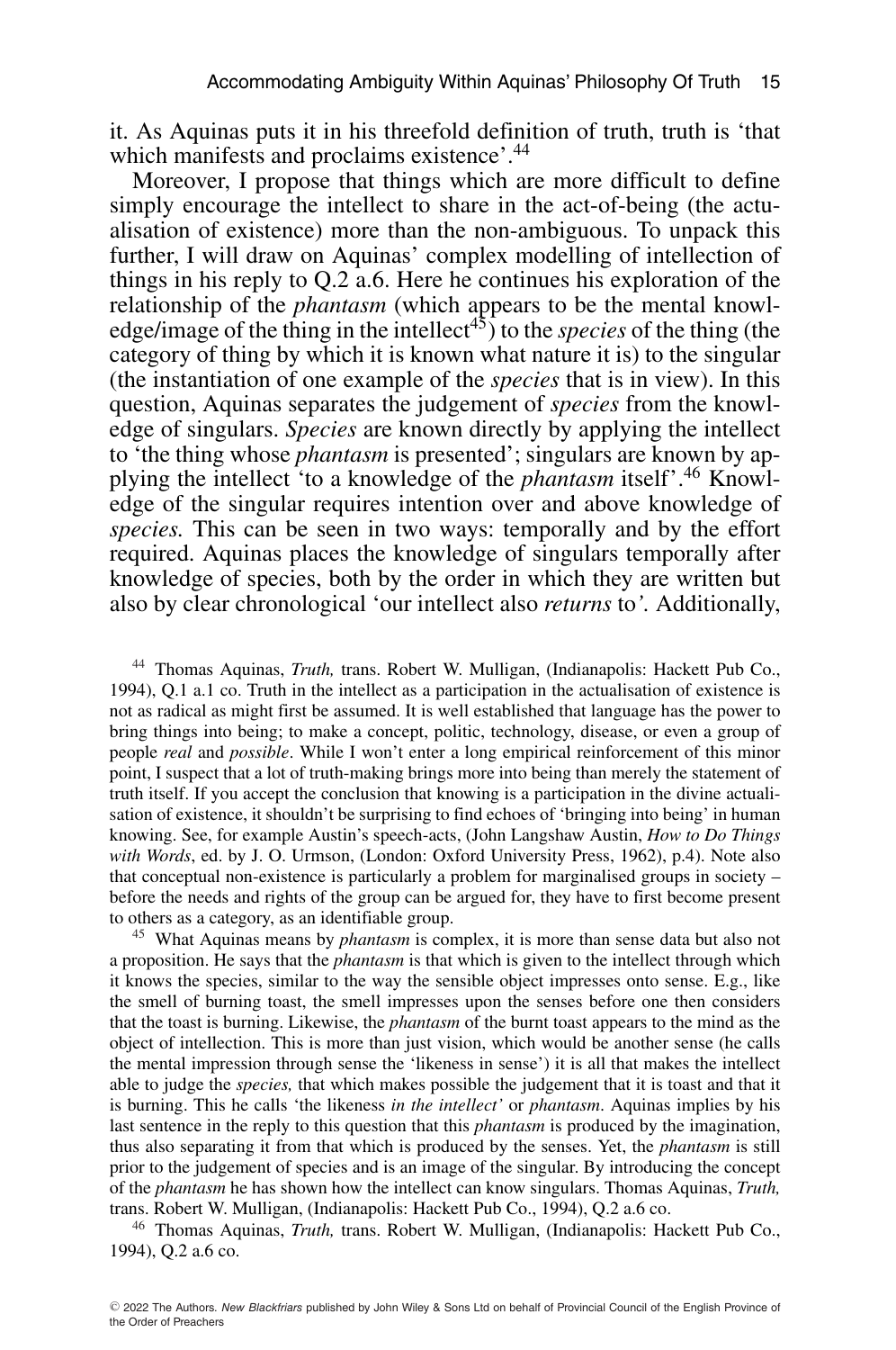knowledge of the singular through the *phantasm* is more complex than that of species. Aquinas states it requires a threefold turning: to the nature of the act of knowing, to the nature of the *species* and to the nature of the *phantasm*. <sup>47</sup> This extra work required in knowing the singular, that is separable and subsequent to the knowledge of *species*, implies that it is possible to know the *species* of a thing but not to know it as singular. This is the difference between knowing we have seen 'a bat' and knowing we have seen 'the bat', i.e., a specific, singular bat. If the intellect makes only a judgement of *species,* it need not necessarily do the extra work of turning to the *phantasm* of the bat to see the singular bat – this particular bat.

If we have seen 'a bat' have we truth? Has the being of what we have seen been translated into truth in the intellect? Surely, what we know from seeing 'a bat' is that bats in general exist? Possibly, we can say other true things, such as 'bats fly in this area', but this is moving away from the being of the thing itself to its secondary predicates. It is by singulars that things have being. The act-of-being is of a particular thing; it is the idea of a thing instantiated in the medium (material) of creation. For a thing to have being it must be concretely *there,* thus must be singular. Unless we take the time to know 'the bat' we do not have truth in the intellect of the thing itself, only the confirmation of an idea we already had. For us to share in the actualisation of existence through the translation of being to truth in the intellect, the singular must be known. That is not to say that everything about the bat has to be known, but only that the singularity of the bat must be alighted upon, even briefly, through this subsequent turning to the *phantasm* that Aquinas describes. To share in the divine actualisation of existence, the intellect must turn to the singular over and above the *species.* However, as the description of Q.2 a.6 co has shown, the intellect can extract the *species* and fail to turn back to the *phantasm.* Ambiguity encourages this subsequent turn of the intellect to the singular because it refuses to provide the intellect with a straightforward *species*. If we do not immediately know how to categorise the thing, we have to return to the *phantasm* to look again at what it might mean. Only in doing so, do we share in the divine actualisation of existence of the thing because the act-of-being cannot be given to the intellect as *species*, only as singular. Of course, it is possible to consider something straightforward such as a bat, and to take the time to consider the specific bat. In this case, the being of the bat *would* be translated into truth in the intellect. However it requires the intention to really look at the singular. How often do we only consider only the *species* of the things around us as we go about our daily lives? In comparison, the ambiguous encourages the

<sup>47</sup> Thomas Aquinas, *Truth,* trans. Robert W. Mulligan, (Indianapolis: Hackett Pub Co., 1994), Q.1 a.1 co.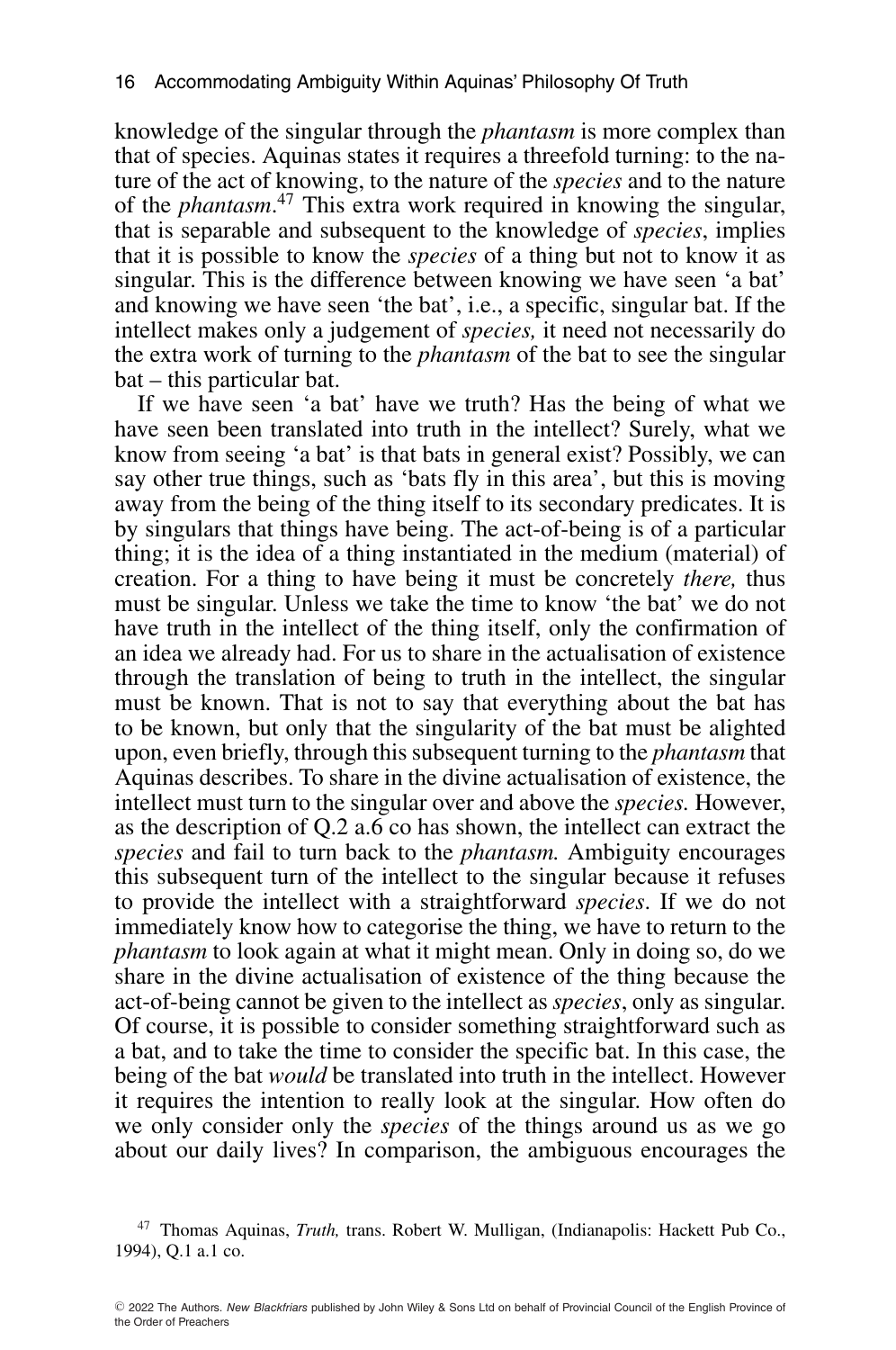secondary turn and therefore the sharing in the divine bringing into being of things themselves.

It is not bats, rubber balls or even paintings as *concepts* which stretch us toward God but the spatial and temporal particular: not *that* trees exist but 'that *this* tree *is'*. Ambiguity helps get us beyond 'whatness' to recognise the being of thing instantiated: the act-of-being, manifest. The mechanism for this is that the truth in the intellect is rendered in such a different medium compared to the being of the thing, the voids in translation are so significant, that we are dissatisfied with any single truth proposition that cannot tell us what it means. Consequently, we to return to reconsider the thing, forming multiple even recursive truth propositions. Hence, the ambiguity in Giotto's painting of the risen Christ brings us to contemplate the singular act-of-being of the painting through which we participate in the divine actualisation of all things.

#### Conclusion

The brief discussion of the Giotto painting with which the paper began, although not definitive, provides an example of how the ambiguous can draw us towards the divine. Within Thomistic metaphysics this leads to a puzzle where our experience of the ambiguous appears to deviate from the Thomistic systematic metaphysics: on one side - truth is a participating in divine knowing, a conformity of thing and intellect, but on the other - the ambiguous, about which truth seems impossible to determine, appears to draw us heavenward. Initially, the paper explores whether the aporia could be solved by defining the ambiguous as having multiple potencies – a collection of possible meanings in the thing. This suggestion is refuted based on Aquinas' description of truth as the conformity to being, and of being as sourced and purposed in God. The arbitrariness and disconnection of multiple potency with the divine purpose results in it being discounted as a solution. Instead, the paper uses Pickstock's analysis of how the convertibility of the transcendentals forms a backdrop to Aquinas' thought in *De Veritate* to propose a model of entropic translation of being to truth. This move has the advantage that it does double-time as a solution: explaining both the need for multiple truth propositions and the mechanism for why the ambiguous appears to draw us to the divine.

When any thing is observed and comprehended, truth could be considered as a process of translating the being of the thing to truth in the intellect. Given the different media of being (existence) and truth (intellect), there are voids in the translation. For things that are straightforward, such voids do not prevent the intellect in making a judgement of what it is (*species*). Consequently, the singular can be passed over, because the *species* is obvious. When faced with that which is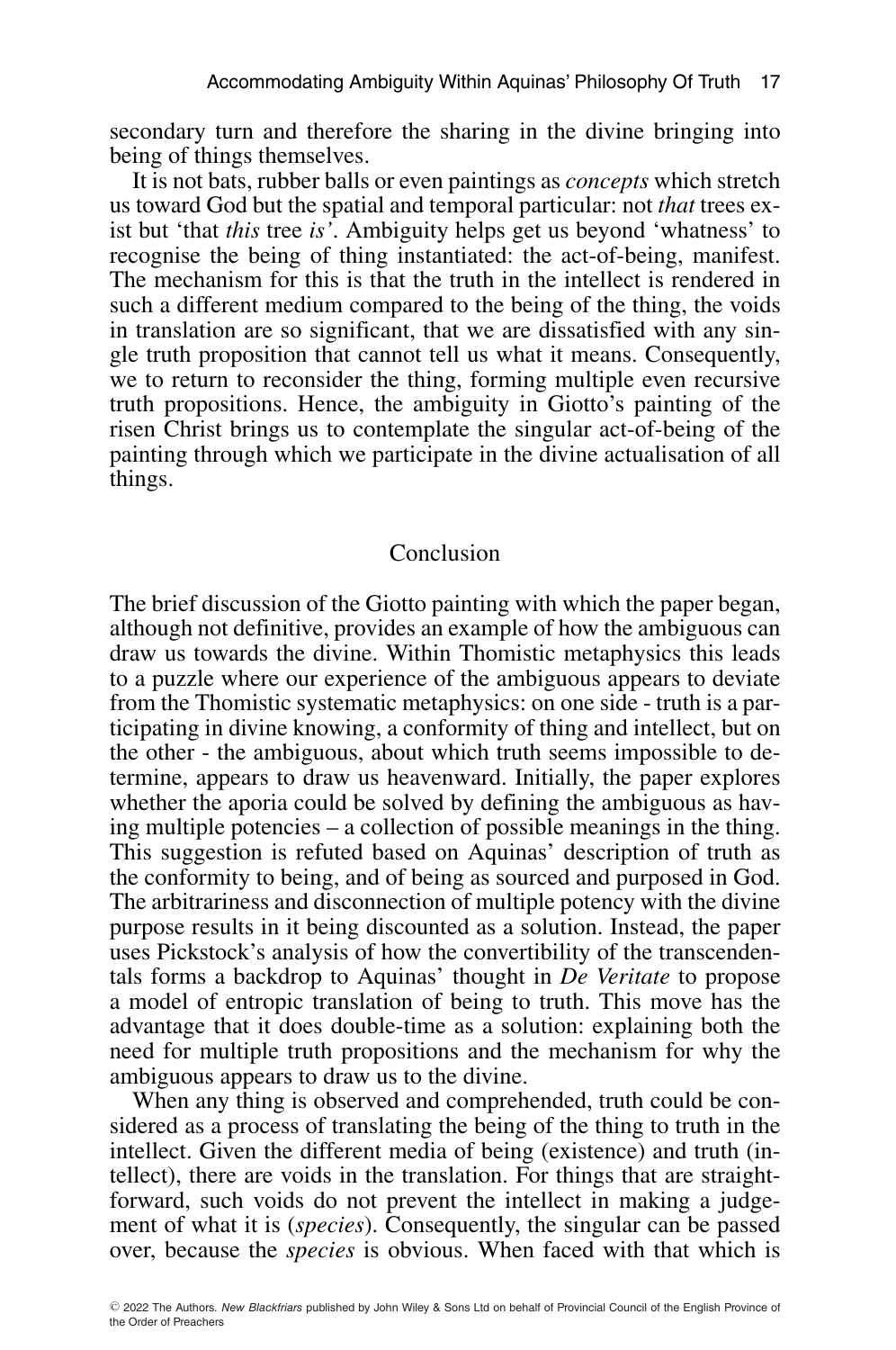ambiguous our desire for truth, and for fixing it propositionally, moves from proposition to proposition, whilst never quite being satisfied we have arrived. It isn't that propositions are superfluous, but with each move we are accosted again by the object with a different proposition, each one changing our relationship, understanding and orientation to the thing. Yet in doing so, we must turn again and again to the contemplation of the singular. An ambiguous singular that refuses to provide us with the illusory certainty of *species*. Instead, through our recursive returning to the thing itself, we share in God's bringing of all things into being. Truth in the intellect is only possible as a participation in the divine knowing, divine bringing into being of singular things. It is less like our 'catching the thing on its way back to God', and more that the thing is catching us and sweeping us back to God.<sup>48</sup> Still, such participatory analogies must be held alongside the knowledge that the divine Being is so radically different from a proposition, that the fact we can know at all seems an act of grace.

This paper, as is the nature of papers, sets out to show systematically how the ambiguous is not only accommodated by Aquinas' philosophy of truth, but proposes that the recursive turning over of propositions about the singular shines forth with a light that illuminates the divine Being that brings all beings into existence. Yet, given that the paper proposes that being cannot be fully expressed in propositions, this proposition itself cannot be fully disclosive of the paper's answer. The paper can only hold in tension, and in grace, the surety of that illumination and the radical difference of the proposition from the divine being it reaches towards.

#### References

———. *Summa Theologiae, First Part, Question 45: The mode of emanation of things from the first principle*. Trans. by the Fathers of the English Dominican Province. Second and Revised Edition, 1920. [https://www.newadvent.org/summa/1045.htm#article5.](https://www.newadvent.org/summa/1045.htm#article5)

———. *Truth*. Vol. 1. Trans. by Robert W. Mulligan. Indianapolis: Hackett Pub Co., 1994. Austin, John Langshaw. *How to Do Things with Words*. London: Oxford University Press, 1962.

Barasch, Moshe. Giotto and the Language of Gesture. *Cambridge Studies in the History of Art*. Cambridge: Cambridge University Press, 1987.

Davison, Andrew. *Participation in God: A Study in Christian Doctrine and Metaphysics*. Cambridge: Cambridge University Press, 2019.

<sup>48</sup> John Milbank and Catherine Pickstock, *Truth in Aquinas,* (London: Routledge, 2001), p. 10.

Aquinas, Thomas. *Summa Theologiae, First Part, Question 4: The Perfection of God*. Trans. by the Fathers of the English Dominican Province. Second and Revised Edition, 1920. [https://www.newadvent.org/summa/1004.htm.](https://www.newadvent.org/summa/1004.htm)